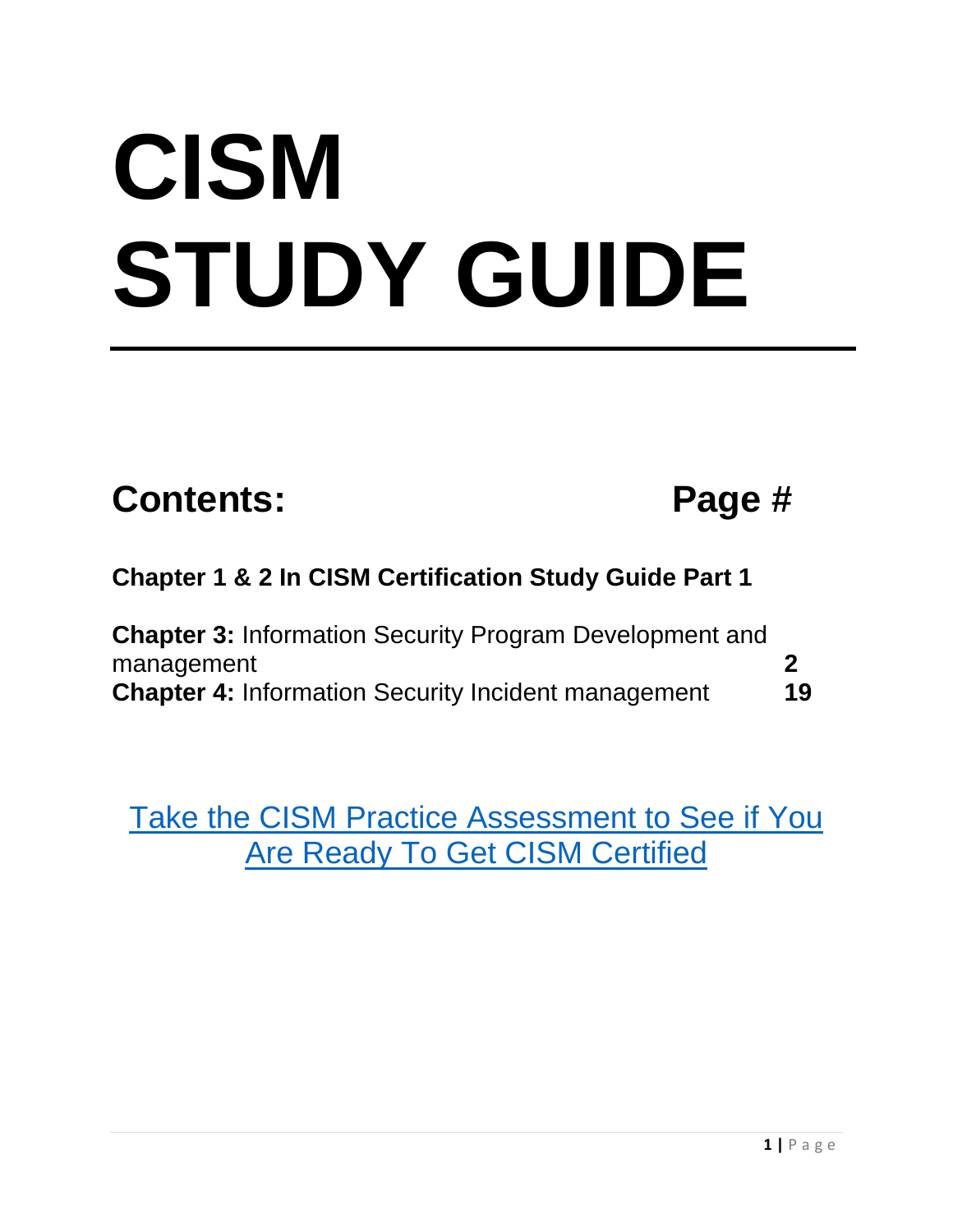# **CHAPTER 3:**

## **Information Security Program Development and Management**

Exam Relevance: 25% (approximately 50 questions)





#### **Objective**

Ensure that the information security manager understands the broad requirements and activities needed to establish and manage the **information security program** in alignment with the **information security strategy**.

#### **Information Security Program Management Overview**

The three elements essential to ensure successful security program design, implementation and ongoing management:

- The **execution** of a well-developed information security strategy
- Must be well-designed with cooperation and **support from management** and stakeholders
- **Effective metrics** must be developed

The ISM must realize that the objectives and expected benefits will work best if defined in **business terms**.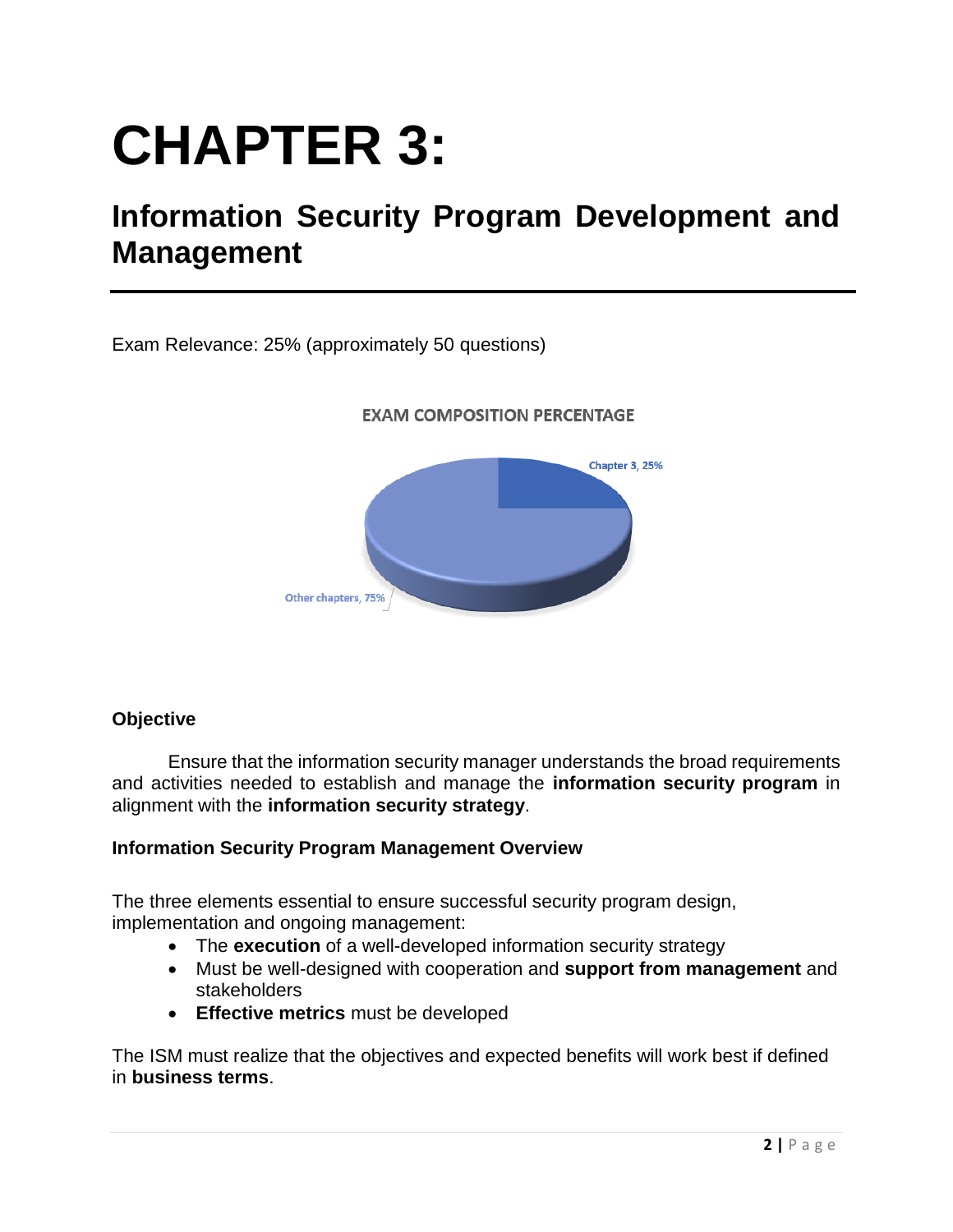#### • **Importance of Information Security Program**

- A well-executed security program will serve to effectively:
	- Design, implement, manage and monitor the security program, transforming strategy into actuality.
	- Provide the capabilities to meet security objectives.
	- Accommodate changes in security requirements.

#### • **Outcomes of Information Security Program Management**

Objectives for information security governance include:

- Strategic alignment
- Risk management
- Value delivery
- Resource management
- Assurance process integration
- Performance measurement

#### **Information Security Program Objectives**

- Execute the information security strategy in the most **cost-effective** manner
- Maximize **support of business functions**
- Minimize **business disruptions**

Information security program management uses a structured grouping of projects to produce clearly identified **business value.**

#### **Information Security Program Concepts**

A **security program implementation** effort should include a series of specific control objectives:

- Technical
- Procedural
- Physical

#### **Concepts**

Implementing and managing a security program will require the information security manager to understand and have a working knowledge of a number of management and process concepts including:

- System development life cycles (SDLCs)
- Requirements development
- Specification development
- Control objectives
- Control design and development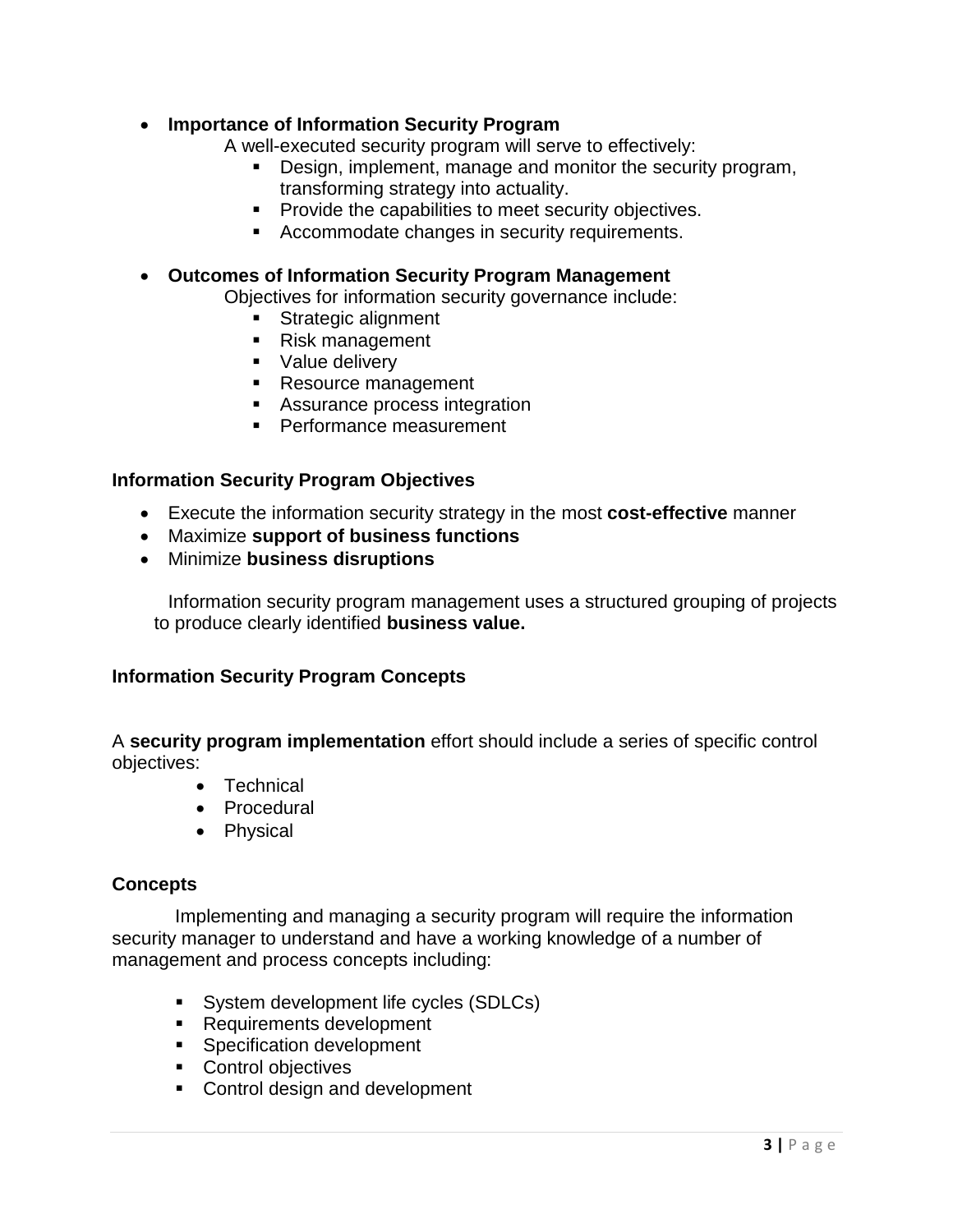- Control implementation and testing
- Control monitoring and metrics
- Architectures
- Documentation
- Quality Assurance
- Project management
- Business case development
- Business process reengineering
- Budgeting, costing and financial issues
- Deployment and integration strategies
- **Training needs assessments and approaches**
- Communications
- Problem resolution
- Variance and noncompliance resolution
- Risk management
- Compliance monitoring and enforcement
- Personnel issues

#### **Technology Resources**

Technology itself is not a control - technology is used to *implement* controls:

• It is essential that the Information Security Manager understands where a given technology fits into the basic prevention, detection containment, reaction and recovery framework.

There are numerous technologies related directly to information security with which the ISM should be familiar including:

- Firewalls
- Routers and switches
- IDS, NIDS, HIDS
- Cryptographic techniques (PKI, AES)
- Digital signatures
- Smart cards

#### **Scope and Charter of an Information Security Program**

- Since the scope and charter are generally not explicitly stated, the ISM must gain a thorough understanding of the organization's:
	- Goals
	- Risk appetite and tolerance
	- Principles, Policies, Frameworks
	- Processes
	- Organizational Structures
	- Culture, Ethics and Behaviors
	- Information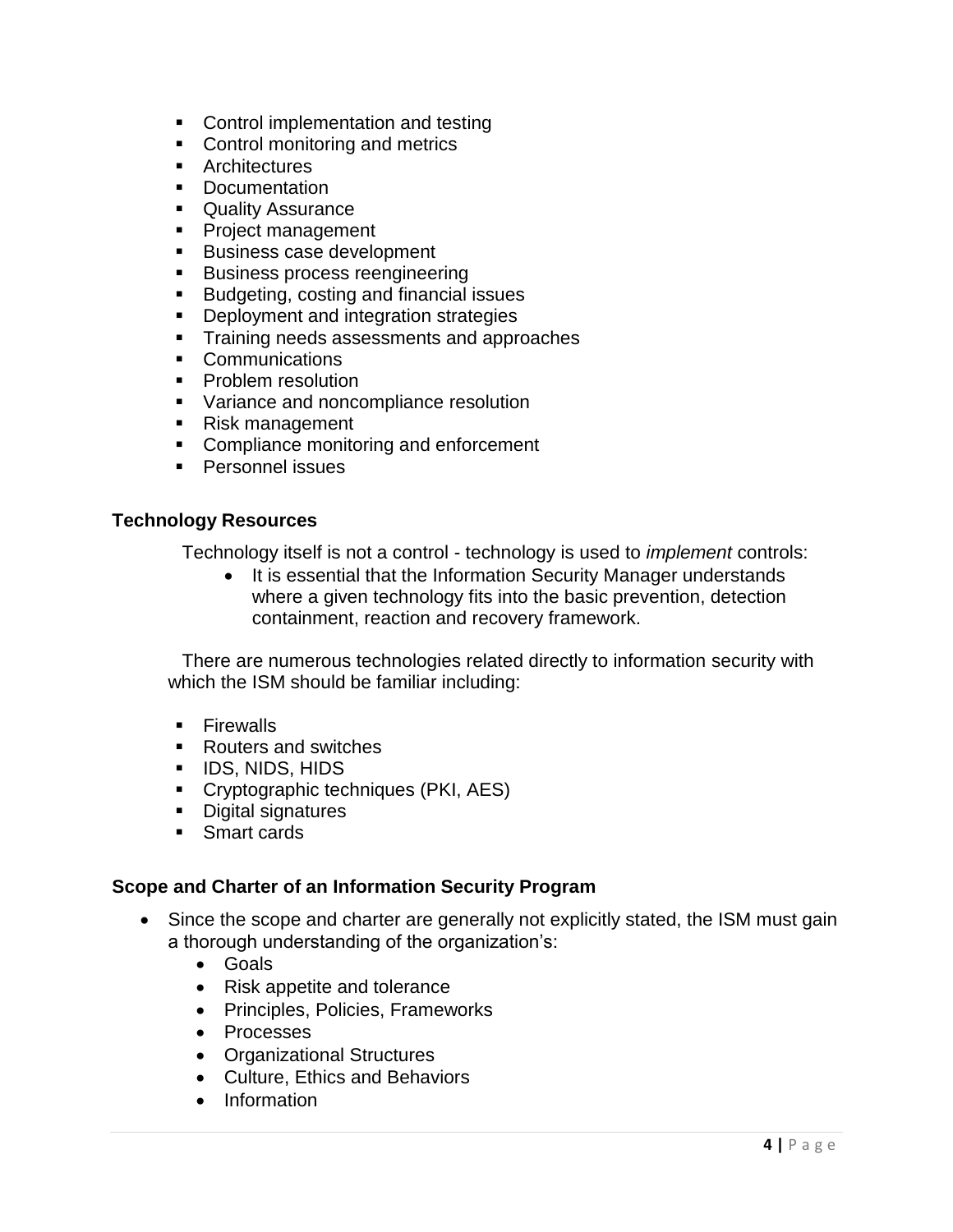- Services, Infrastructure and Applications
- People, Skills and Competencies
- The ISM must try to integrate information security policy into existing sets of people following established processes and policies using existing systems.
- The ISM must also identify the technologies in use that process the information covered by the information security policy

#### **The Information Security Management Framework**

- Should fundamentally describe the information security management components and their interactions.
- Information security management components include:
	- o Roles
	- o Policies
	- o Standard operating procedures
	- o Management procedures
	- o Security architectures, etc.
	- **Cobit 5**

The ISM should understand the benefits of the following principles as they apply to an information security management framework:

- Meeting Stakeholder Needs
- Covering the Enterprise End-to-End
- Applying a Single, Integrated Framework
- Enabling a Holistic Approach
- Separating Governance from Management

#### • **ISO/IEC 27001:2013**

The ISM should be aware of the breadth of the following information security management control areas:

- Information security policies
- Organization of information security
- Human resource security (controls that are applied before during or after employment)
- Asset management
- Access control
- Cryptography
- Physical and environmental security
- Operation security
- Communications security
- System acquisition, development and maintenance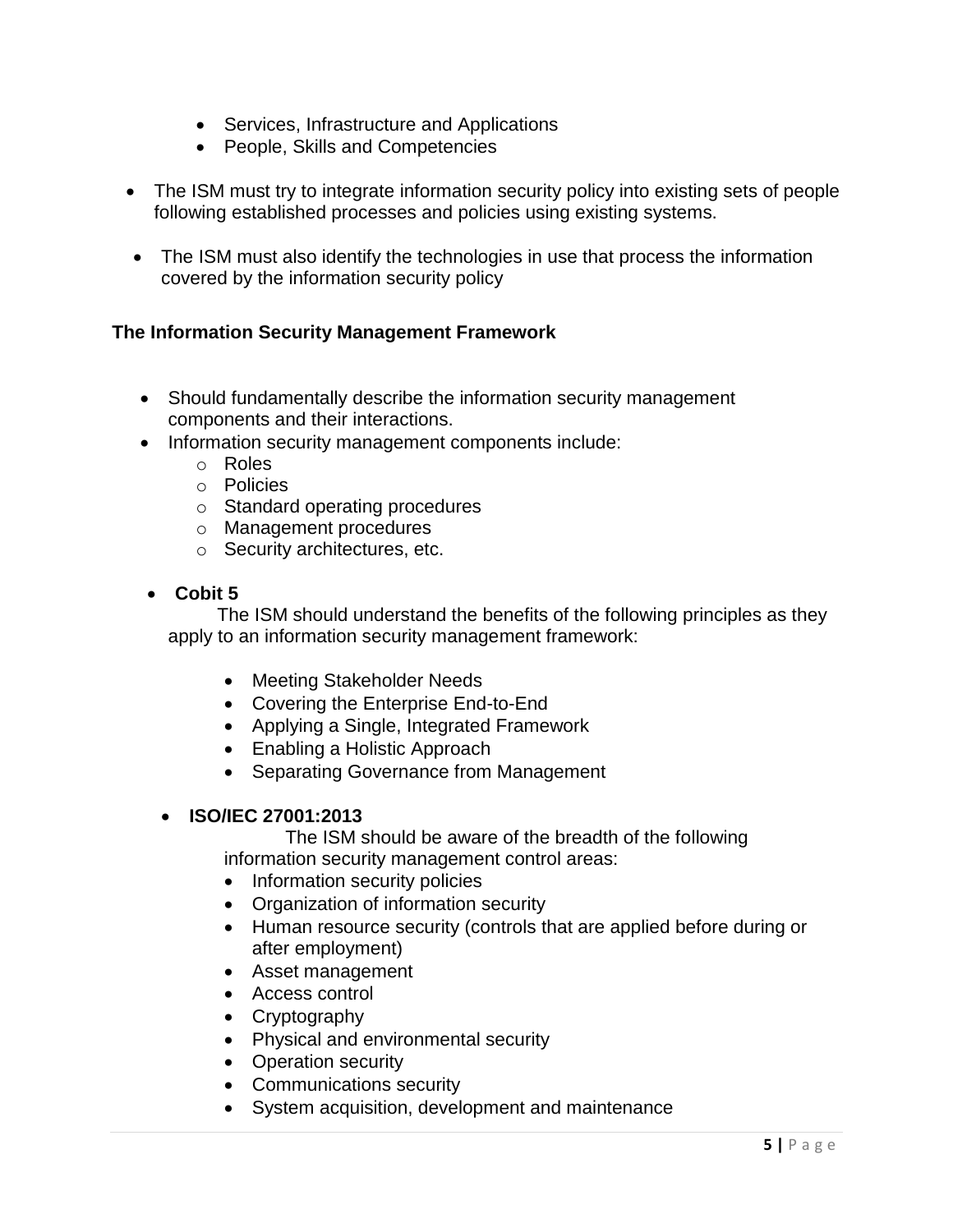- Supplier relationships
- Information security incident management
- Information security aspects of business continuity management
- Compliance (with internal requirements, such as policies, and with external requirements, such as laws)

#### **Operational Components**

- Operational components are ongoing activities that must be performed because of information security requirements
- Operational components that are part of an information security program include:
	- o Standard operating procedures **(SOPs)**
	- o Business operations **security practices**
	- o **Maintenance and administration** of security technologies (e.g., identity management, access control administration, and SIEM monitoring and analysis)
- The ISM should determine the operational components needed to implement policies and standards:
	- o Should then plan for deployment, monitoring and management of operational components
- Because many operational components fall outside of the information security domain (e.g., patching procedures), the ISM should leverage IT, business units and other resources to ensure that operational needs are thoroughly covered.
- For each operational component, the ISM should:
	- o **Identify** the component owner
	- o **Collaborate** to document key information needed for component effectiveness

#### **Management Components**

- **Sets the stage** for the information security program
- Takes place **less frequently** than operational components
- Are often responsibility of **middle and senior management**
- Issues can be escalated to the **board level** (e.g., oversight)
- Include:
	- o **Standards development** or modification
	- o **Policy reviews**
	- o **Oversight** of initiatives or program executions
- **Management objectives, requirements and policies** are key in shaping the rest of the information security program
- The information security manager must ensure that this process is executed with **appropriate consideration to legal, regulatory, risk and resource issues** as well as a suite of metrics needed for decision support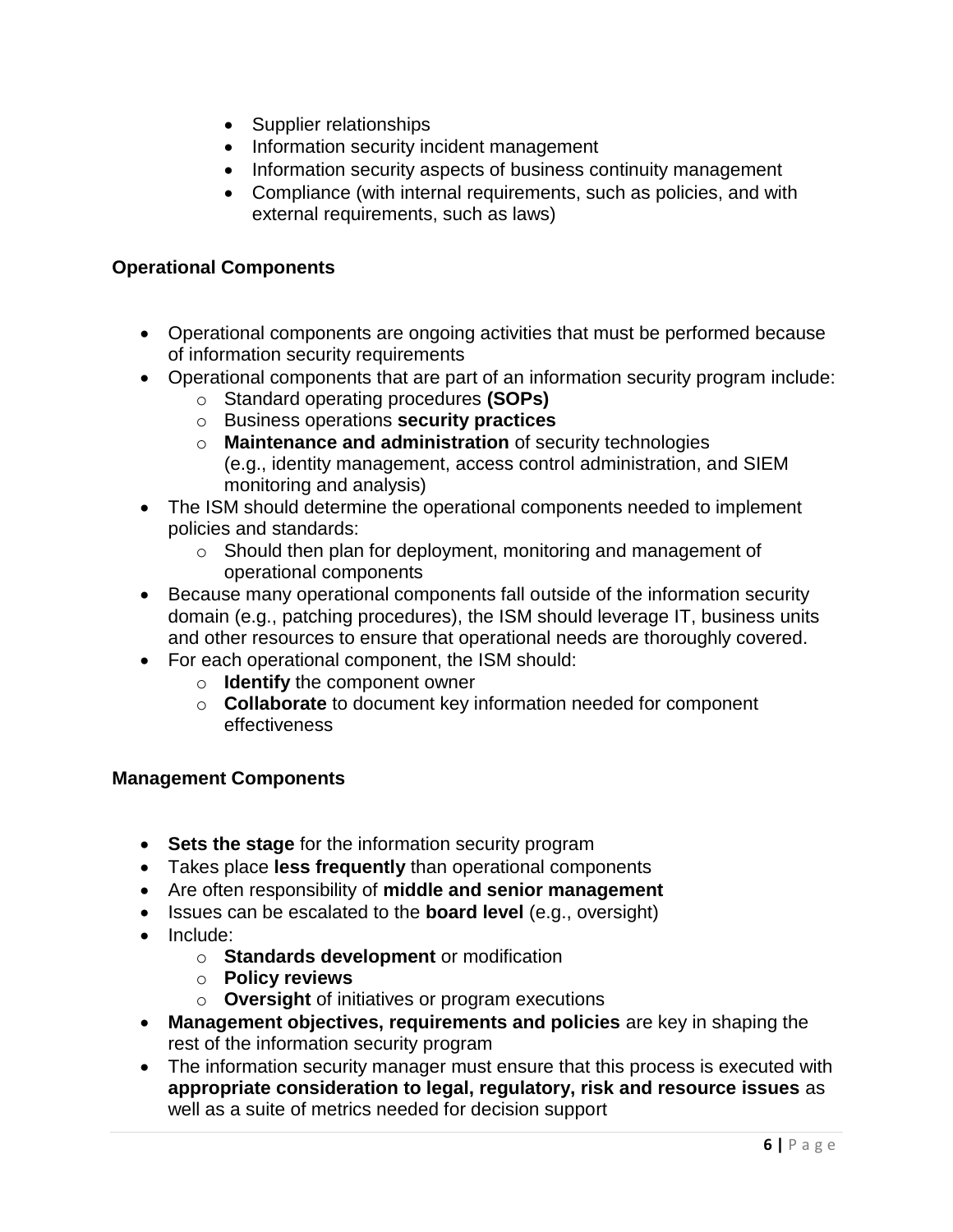- Ongoing or **periodic analysis** of assets, threats, risks and organizational impacts must continue to be the basis for modifying security policies and developing or modifying standards
- The information security manager is well advised to exercise flexibility in making adjustments to standards and policy interpretation during the initial stages of a security program
- It is important that there is **management oversight** ensuring fulfillment of requirements and consistency with strategic direction

#### **Administrative Components**

- The ISM must **ensure effective administration** of the information security program including matters related to:
	- o Finance
	- o HR
	- o Support functions
- Strong working **rapport with Finance and HR departments** will help facilitate an effective information security program execution
- The ISM must balance project efforts and ongoing operational overhead with:
	- o Staff headcount
	- o Utilization levels
	- o External resources
- Resource utilization must be prioritized based on guidance from:
	- o **Steering committee**
	- o **Executive management**
- **Workload balancing** and **external resources** help addresses planned/unplanned spikes in activity
- Roles and responsibilities:
	- o The ISM must:
		- **Ensure that executive management** understands the risk implications of starting an initiative without full security diligence
	- o Executive management must:
		- **Decide** if the initiative is important enough to warrant the risk

#### **Educational and Informational Components**

- Training and Education:
	- o Can be considered **preventive measures**
	- o Educate employees on:
		- Threats and risks
		- Appropriate practices
		- Repercussions of non-compliance
	- o Include: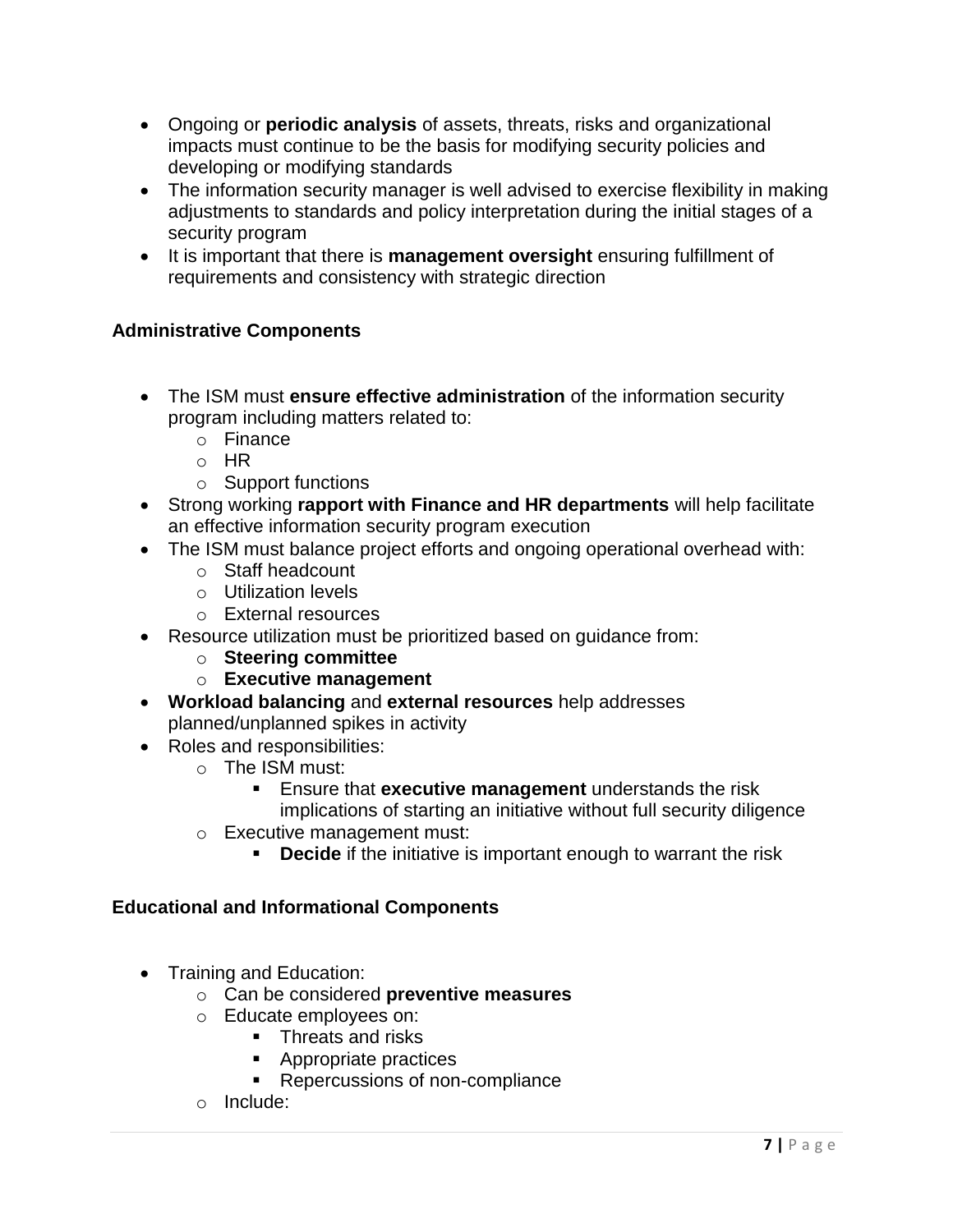- Organizational policies and procedures
- Appropriate Use Policy
- Protection of Proprietary Information (POPI) Policy
- Employee monitoring
- o Generally communicated and administered by HR function

#### **Defining an Information Security Program Road Map**

- Key goals are universal and include:
	- o Strategic alignment
	- o Risk optimization
	- o Resource optimization
	- o Benefits realization
	- o Value delivery
- An ISM road map helps define what each process means to a given organization.
- Because the ISM rarely begins with a blank slate, the ISM must be able to review and evaluate the security level of existing:
	- o Data
	- o Applications
	- o Systems
	- o Facilities
	- o Processes

\*Security reviews need to have an objective, scope, constraints, approach and result

#### **Gap Analysis – Basis for an Action Plan**

- The ISM must:
	- o Identify where **control objectives** are not adequately supported by control activities
	- o Establish procedures for **continuously monitoring** achievement of control objectives
	- o Design an information security with the flexibility to **evolve** and **mature**

#### **Information Infrastructure and Architecture**

• **Infrastructure**: the underlying base or foundation upon which information systems are deployed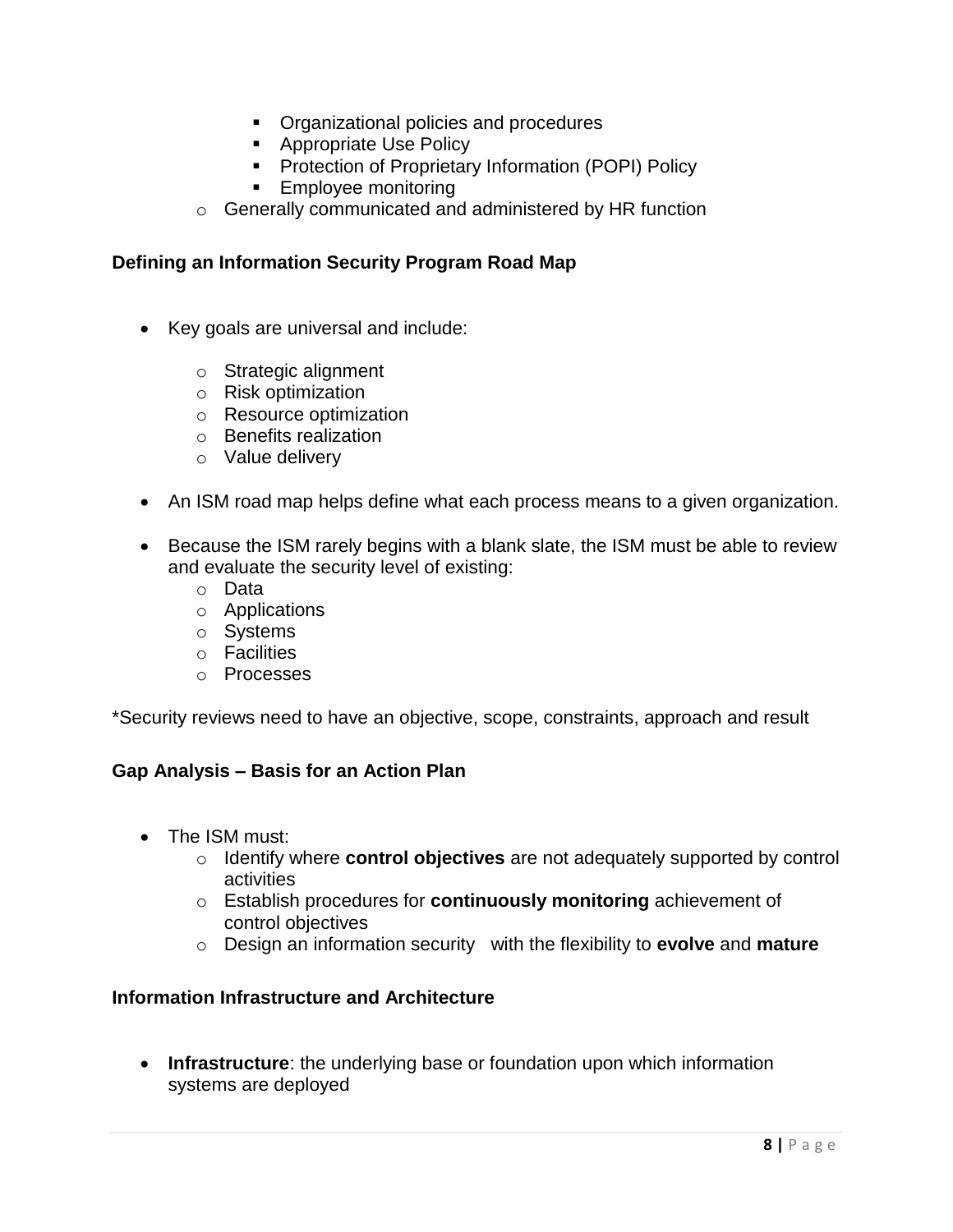- **Security infrastructure**: the foundation that enables security resources to be deployed
- When infrastructure is designed and implemented to support policies and standards, the infrastructure is said to be secure

#### **Enterprise Information Security Architecture**

- Information security architecture includes multiple layers ranging from **contextual to physical**
- The design is tightly aligned with the purpose. **Good architecture** is an articulation of policy

#### **Objectives of Information Security Architectures**

#### Architecture:

- Helps manage complexity by acting as an integrated road map for projects and services
- Provides simplicity and clarity through layering and modularization
- Take into account organizational:
	- o Goals
	- o Environment
	- o Technical (and business) capabilities
- Is broader than "technology"
- Has a *business* focus
- The underlying principle for architecture is that the objectives of **complex systems** must:
	- Be comprehensively **defined**
	- Have **precise specifications** developed
	- Have their structures engineered and **tested** for form, fit and function
	- Have their performance **monitored and measured** in terms of the original design objectives and specification

#### **Architecture Implementation**

- Development of comprehensive enterprise security architecture
- Approach
- Framework considerations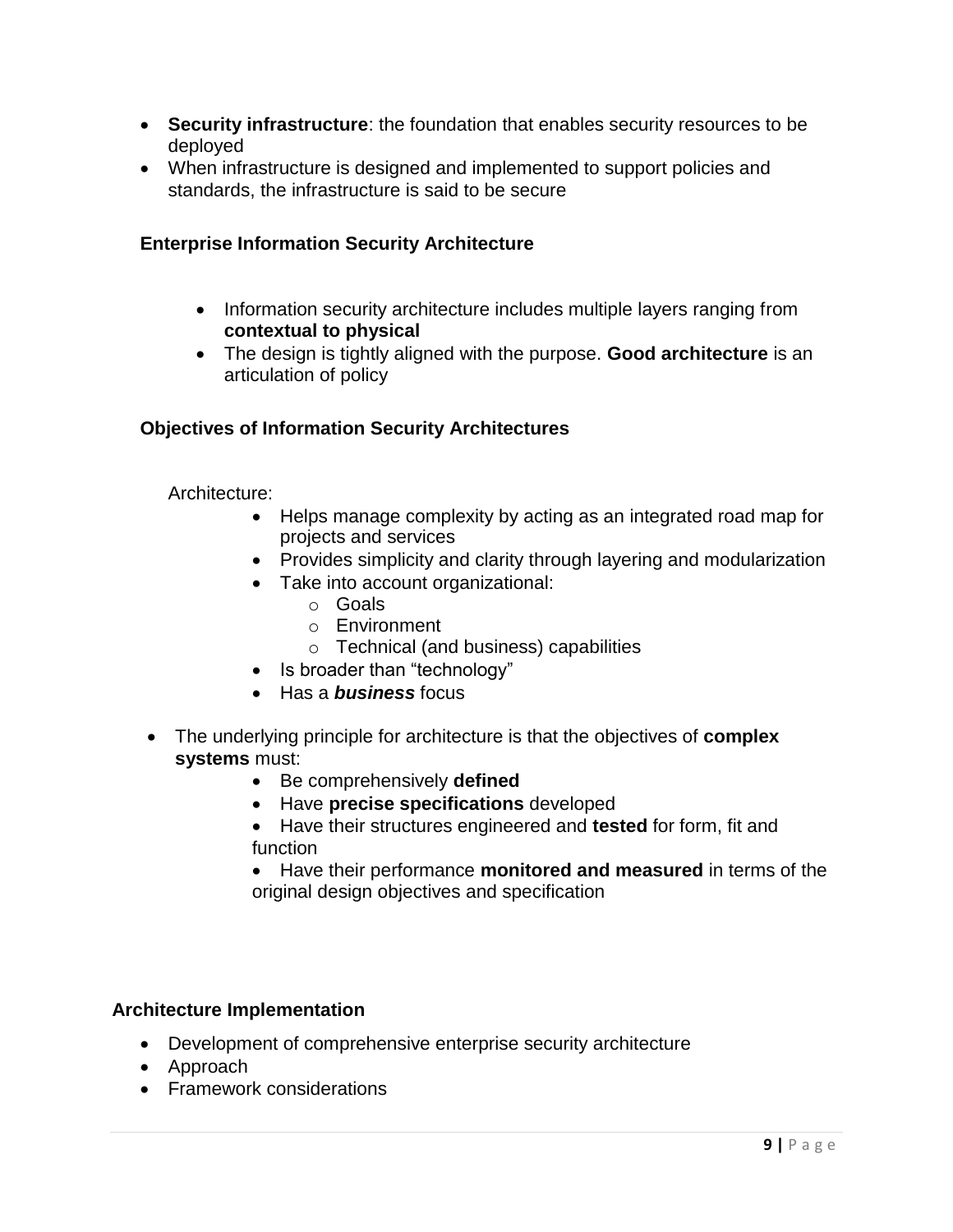- Numerous architectural frameworks have been developed to address the need for overall comprehensive model for information systems:
	- o COBIT
	- $\circ$  ITIL
	- o ISO/IEC 27001:2013
	- o SABSA

#### **Personnel, Roles and Responsibilities and Skills**

- **Personnel**:
	- o Architects, designers, builders, developers, testers and others involved in the construction of the information security program
	- $\circ$  Likely to be different from the personnel that will administer systems once they are functioning
- **Roles**:
	- o Responsibilities and/or **access rights** assigned according to function
- Personnel and skills differ for:
	- o Development of the ISM Program
		- Architects
		- **•** Designers
		- Builders
		- Developers
		- Testers
	- o Operations of the ISM Program
		- Security analysts
		- Database administrators
		- Network administrators
- **Role:** A designation assigned to an individual by virtue of a job function responsibilities
- **Responsibility**: A description of some procedure or function related to the role that someone is accountable to perform
- Skills: Training, expertise and experience held by the personnel for a given job function
- Culture:
	- o Represents the organizational behavior:
		- Methods for navigating and influencing the organization's formal and informal structures
		- Attitudes
		- Norms
		- **E** Level of teamwork
		- Existence or lack of turf issues
		- Geographic dispersion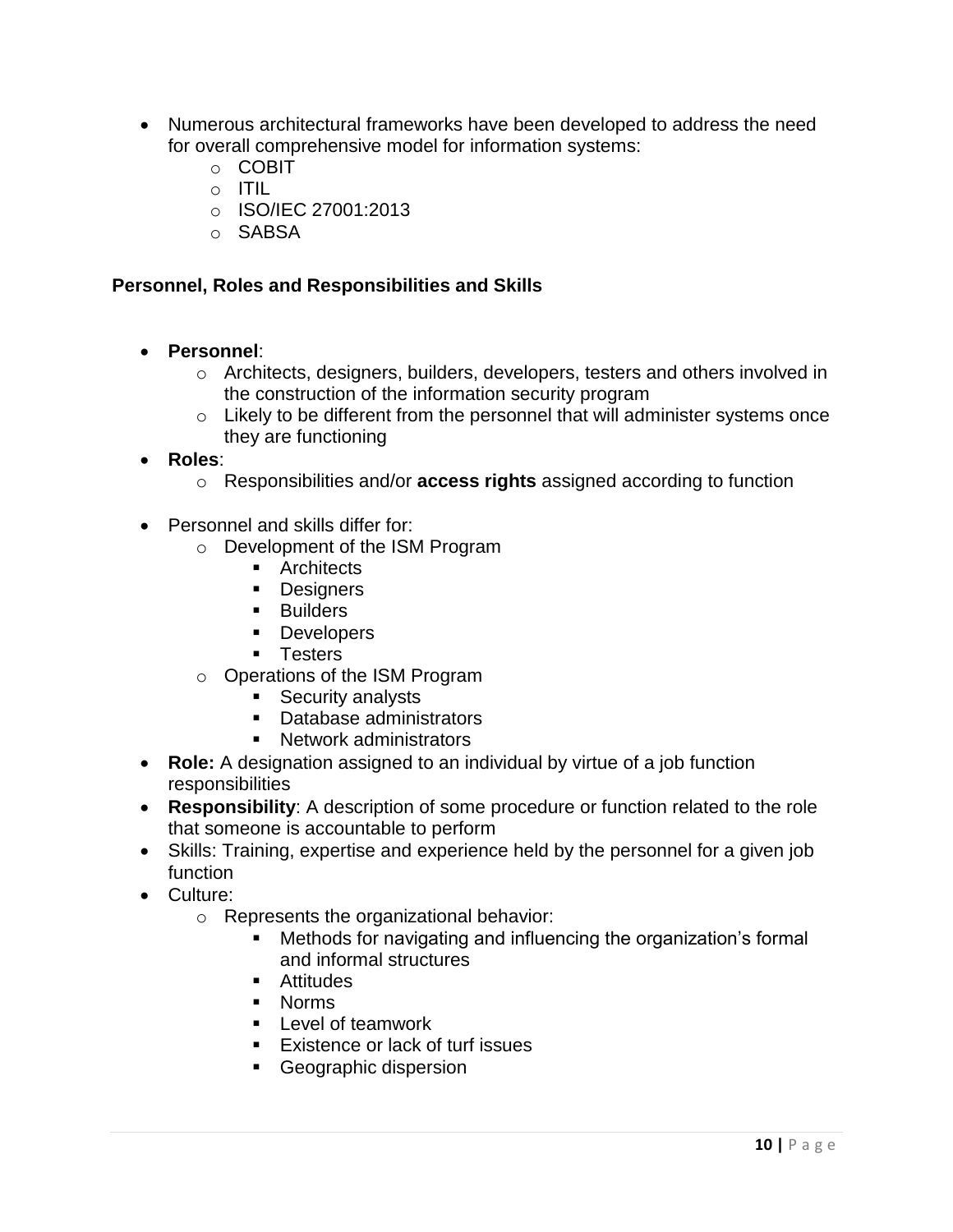#### **Security Awareness, Training and Education**

- **Background and training** is necessary for execution of tasks
- Training classes should be tailored for those with security job responsibilities
- An information security **awareness program** must also include end-user training
- Topics for awareness training can include topics such as:
	- **Choosing passwords** wisely and protecting them from exposure
	- Avoiding e-mail and web-based **malware**
	- Recognizing **social engineering** attacks
	- Recognizing and **reporting** security incidents
	- Securing **electronic and paper media** against theft and exposure
	- Spotting malware that could lead to identity theft and desktop spying
	- **Backing up** work-related files

#### **Documentation**

- Primary documentation used to implement the information security program include:
	- Policies
	- Standards
	- Procedures
	- Guidelines
- Some of the documentation required will typically include:
	- Program objectives
	- Road maps
	- Business cases
	- Resources required
	- Controls
	- Budgets
	- Systems designs/ architectures
	- Policies, standards, procedures, guidelines
	- Project plan milestones, time lines
	- KGIs, KPIs, critical success factors (CSFs), other metrics
	- Training and awareness requirements
	- Business impact and risk analysis
	- Service level agreements (SLAs)
	- Severity criteria
	- Declaration criteria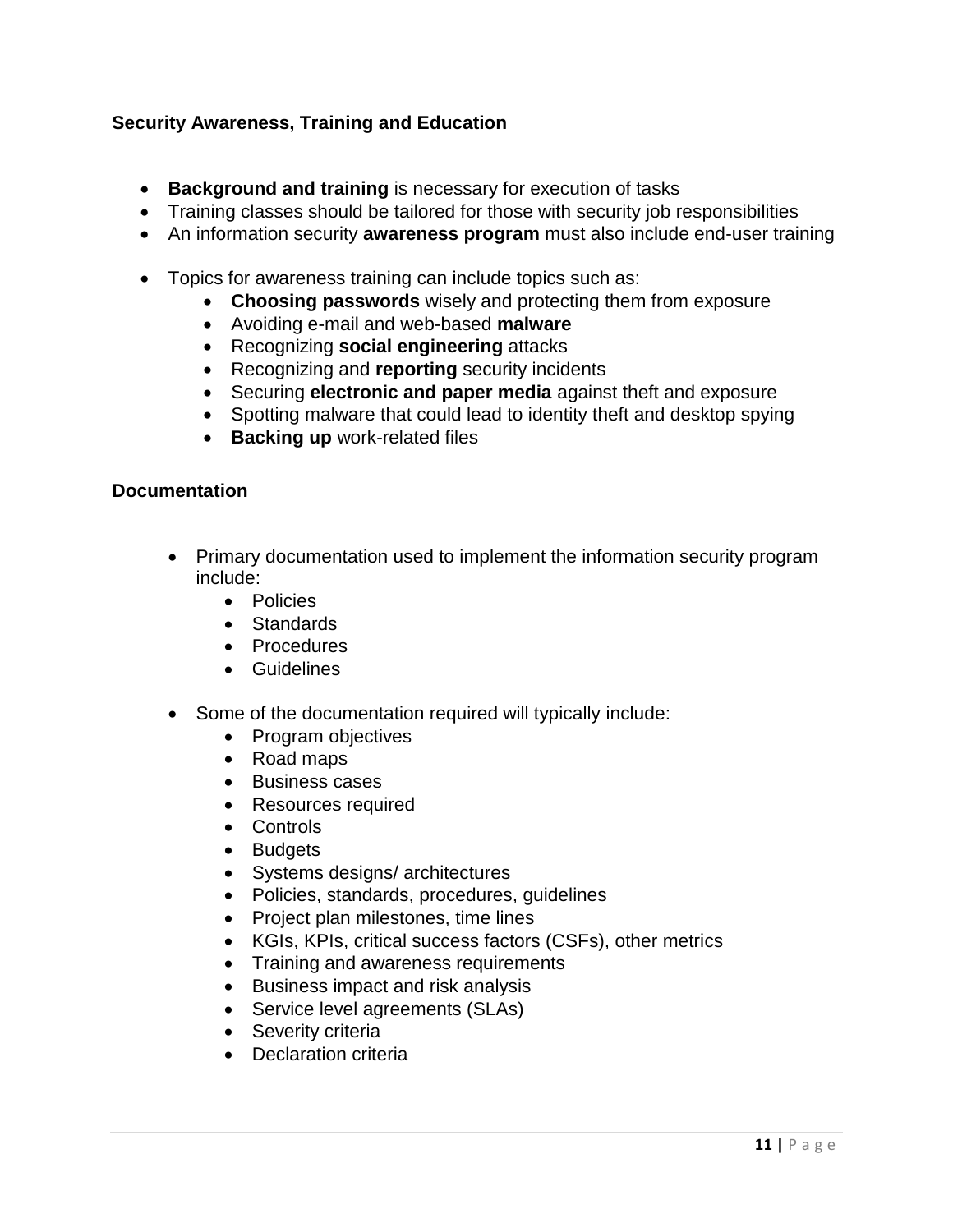#### **Program Development and Project Management**

- A **gap analysis** will identify a series of projects that will improve the information security program
	- o Each project must:
		- Have a **defined time, budget and measurable objectives**
		- Make the environment more secure without otherwise causing control weaknesses in other areas
- The ISM prioritizes the portfolio of projects so that:
	- o **Interdependent projects** do not delay each other
	- o Resources are optimally allocated
	- o Results are smoothly integrated into existing operations
- The ISM should employ generally accepted project management techniques, such as:
	- o Goal setting
	- o Progress monitoring
	- o Tracking deadlines
	- o Assigning responsibilities

#### **Risk Management**

- Virtually all aspects of the information security management (ISM) program aim to reduce risk to an **acceptable level**
- One risk management aspect of the ISM program is **incident management**
- The ISM must understand and develop the requisite skills to:
	- o Identify
	- o Evaluate/analyze
	- o Manage (respond to) risk
- Knowledge and skills to manage risk as part of the ISM program may include:
	- o Program development life cycle risk
	- o Program management risk
	- o Project risk
	- o Vulnerability assessment methods
	- $\circ$  Threats specific to the information security manager's organization
	- o Risk analysis approaches
	- o Risk response options
	- o Ability to understand and assess potential impacts if risk are exploited
	- o Risk monitoring and reporting
	- o Threat analysis

#### **Business Case Development**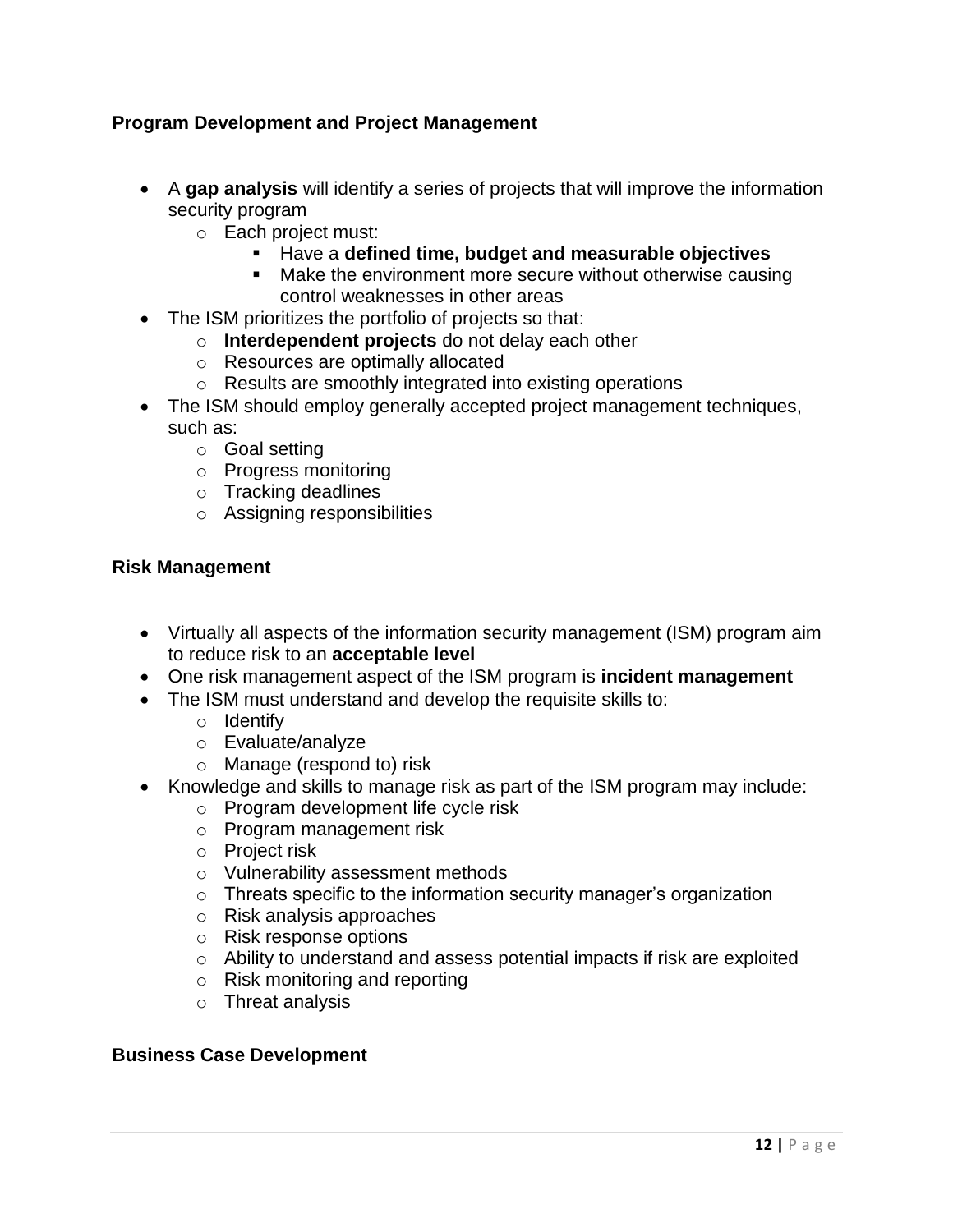- Purpose of a **Business case**
	- Obtain support of **influencers and decision makers**
	- Require those proposing projects to provide a clear value proposition
	- Enable:
		- o Comparison between competing projects/proposals
		- o Objective decision-making
		- o Measurability of project success against projection
- Business case content:
	- Reference
	- Context
	- Value proposition
	- Focus
	- Deliverables
	- Dependencies
	- Project metrics
	- Workload
	- Required resources
	- Commitments
- Objectives of the **business case process** is to be:
	- Adaptable
	- Consistent
	- Business oriented
	- Comprehensive
	- Understandable
	- Measurable
	- Transparent
	- Accountable

#### **Program Budgeting**

- Program budget has a significant impact on program success. Project budget elements to be considered include:
	- Employee time
	- Contractor and consultant fees
	- Equipment
	- Space requirements
	- Testing resources
	- Support documentation
	- Ongoing maintenance
	- Contingencies for unexpected costs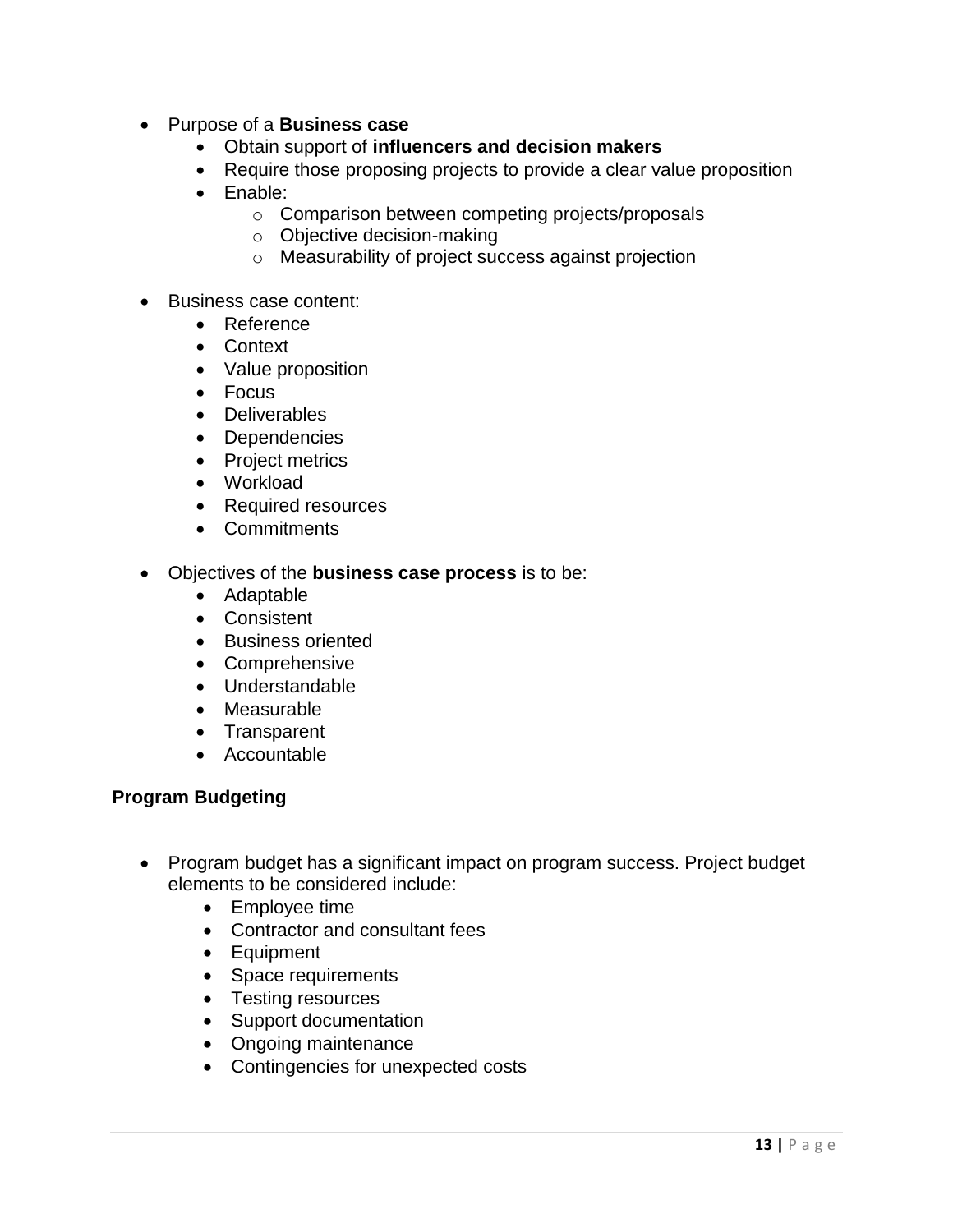#### **General Rules of Use/Acceptable Use Policy**

- Rules for all personnel include policies and standards for:
	- Access control
	- Classification
	- Marking and handling of documents and information
	- Reporting requirements
	- Disclosure constraints

#### **Information Security Problem Management Practices**

- Requires a systematic approach to:
	- Understanding the aspects of the issue
	- Defining the problem
	- Designing an action program
	- Assigning responsibilities and due dates for resolution

#### **Vendor Management**

• ISM is responsible for the **oversight and monitoring** of external providers.

#### **Program Management Evaluation**

- Evaluation of program management components will reveal the extent of **management support** and the overall depth of the program:
	- Very technical, tactically-driven programs are **weak** in management components
- Considerations of program management components include:
	- Is there thorough documentation of the program itself? Have key policies, standards and procedures been reduced to accessible operating guidelines and distributed to responsible parties?
	- Do responsible individuals understand their roles and responsibilities? Are roles and responsibilities defined for members of senior management, boards, etc.? Do these entities understand and engage their responsibilities?
	- Are responsibilities for information security represented in business manager's individual objectives and part of their individual performance rating?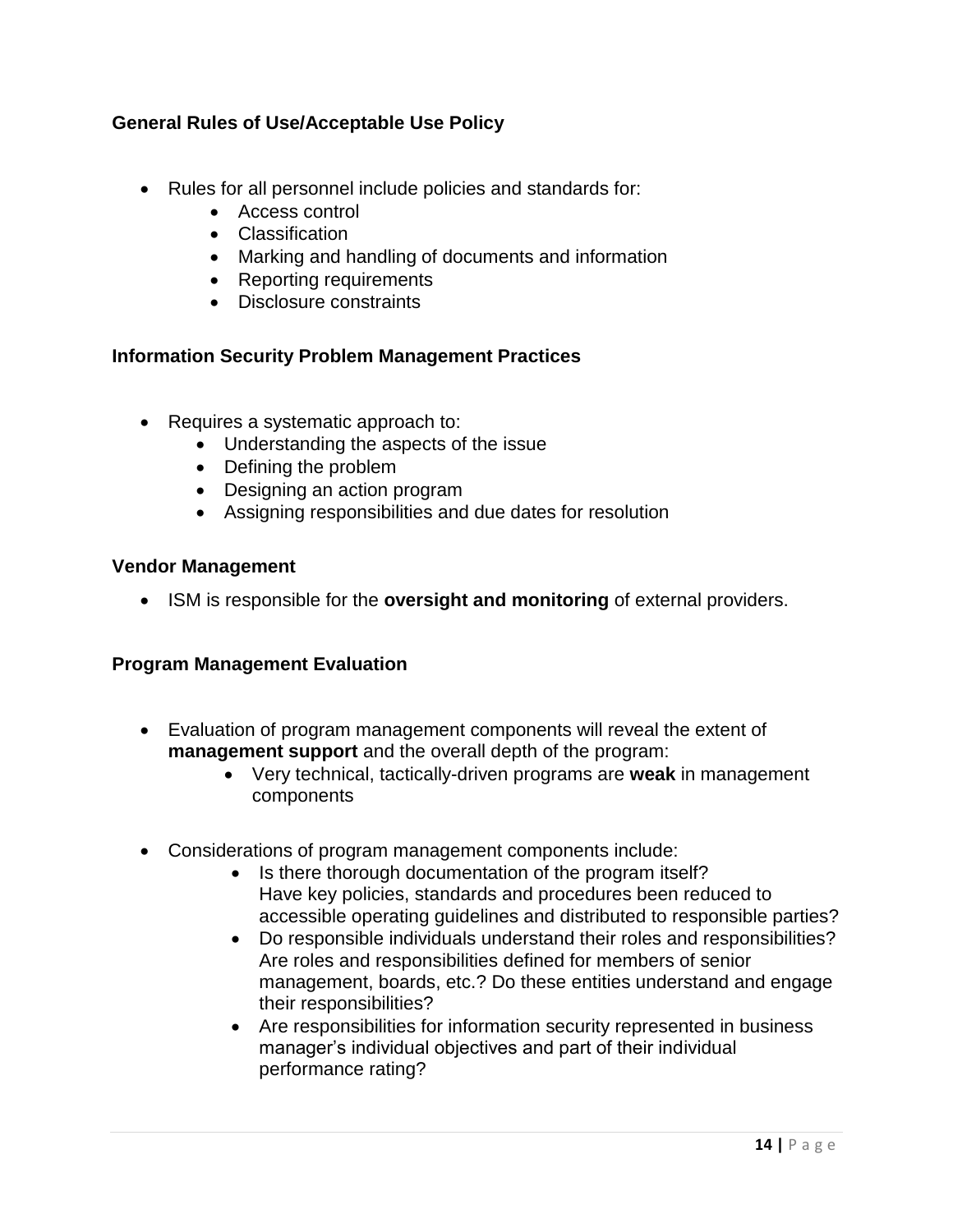- Are policies and standards defined, formally approved and distributed?
- Are business unit managers involved in guiding and supporting information security program activities?
- Is there a formal steering committee?
- How is the program positioned within the organization?
- To whom is the program accountable?
- Does this positioning impart an appropriate level of authority and visibility for the objectives that the program must fulfill?
- Does the program implement effective administration functions?
- Are meaningful metrics used to evaluate program performance? Are these metrics regularly collected and reported?
- Are there forums and mechanisms for regular management oversight of program activities? Does management regularly reassess program effectiveness?

#### **Information Security Liaison Responsibilities**

- Physical/Corporate Security
- IT Audit
- Information Technology Unit
- Business Unit Management
- Human Resources
- Legal Department
- Employees
- Procurement
- Compliance
- Privacy
- Training
- Quality Assurance
- Insurance
- Third Party Management
- Project Management Office

#### **Other Security Program Services and Operational Activities**

- Cross-organizational responsibilities
- Incident Response
- Security Reviews and Audits
- Management of Security Technology
- Due Diligence
- Compliance Monitoring and Enforcement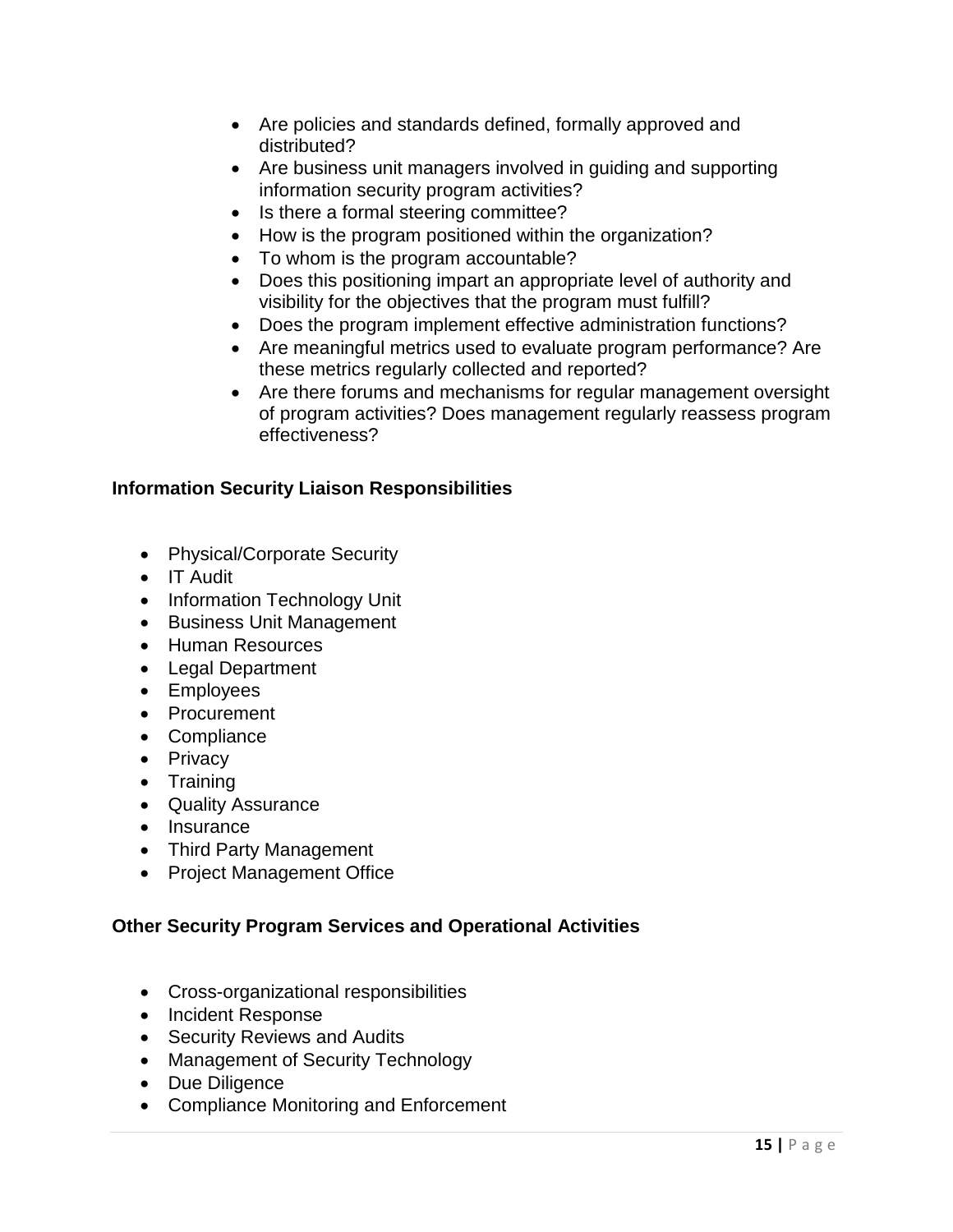- Assessment of Risk and Impact
- Outsourcing and Service Providers
- Cloud Computing
- Integration with IT Processes

#### **Controls and Countermeasures**

- A vital element of an information security program is a **roles and responsibilities matrix**.
- An ISM must understand the **general risk appetite** of an organization to determine whether gaps in an information security program exist have reached acceptable levels.
- Key criteria in selecting technical elements of an information security road map are thus:
	- o Adoption of a security architecture
	- o The ability of formally delegate responsibility for operating within it

#### **Control Categories**

- Control categories include:
	- Preventive
	- Detective
	- Corrective
	- Compensatory
	- Deterrent

#### **Other Control and Countermeasures**

- Control Design Considerations
- Control Strength
- Control Methods
- Control Recommendations
- Countermeasures
- Physical and Environmental Controls
- Control Technology Categories
- Technical Control Components and Architecture
- Control Testing and Modification
- Baseline Controls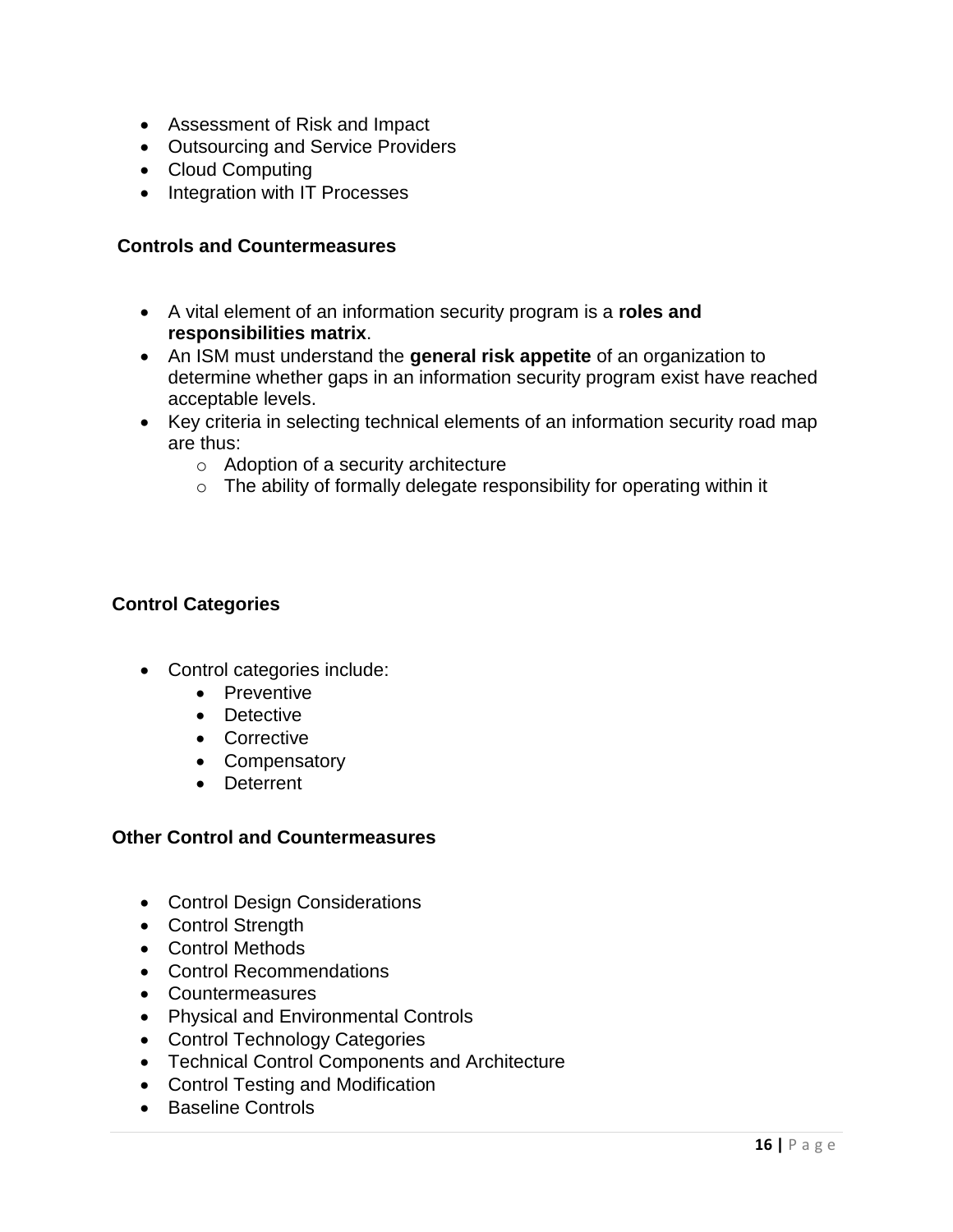#### **Control Technology Categories**

- **Native control technologies** comprise an essential part of the technology environment:
	- **Out-of-the-box security features** can be integrated with business information systems
	- Generally configured and operated by IT
- Supplemental control technologies can also be used:
	- Components can be added on to an information systems environment
	- Usually provide some function that is not available on the native components (network intrusion detection), or that is more appropriate to implement outside of primary business application systems
	- Tend to be more specialized than native control technologies
- Management support technologies are frequently used:
	- Can automate security-related procedures, provide management information processing, and/or increase management efficiency
	- Examples include security information management (SIM) tools, compliance monitoring scanners and security event analysis systems
	- Are often used by information security group independently of information technology

#### **Technical Control Components and Architecture**

- Analysis of technical components and architecture must be performed:
	- When analyzing **technical security architecture**, the ISM must use a clearly defined set of measurable criteria to enable tracking of performance metrics
	- A few possible criteria for analyzing technical security architecture and components might include
		- o Control placement
		- o Control effectiveness
		- o Control efficiency
		- o Control policy
		- o Control implementation

#### **Security Program Metrics and Monitoring**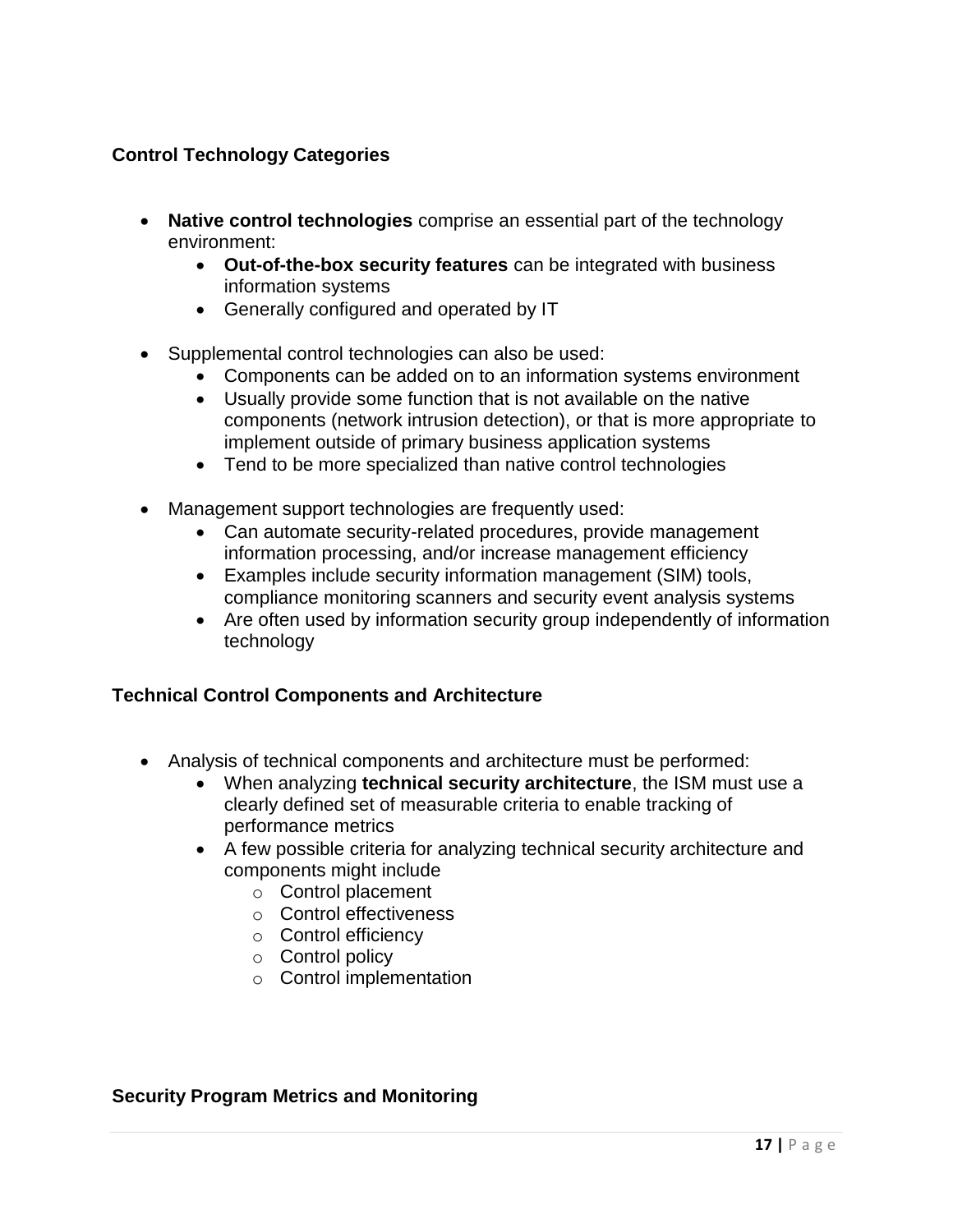- Used to track and guide a program with the following:
	- Metrics Development
	- Monitoring Approaches
	- Measuring Information Security Management Performance
	- Measuring Information Security Risk and Loss
	- Measuring Support of Organizational Objectives
	- Measuring Compliance
	- Measuring Operational Productivity
	- Measuring Security Cost Effectiveness
	- Measuring Organizational Awareness
	- Measuring the Effectiveness of Technical Security Architecture
	- Measuring the Effectiveness of Management Framework and Resources
	- Measuring Operational Performance
	- Monitoring and Communication

#### **Common Information Security Program Challenges**

- Management Support
- Funding
- Staffing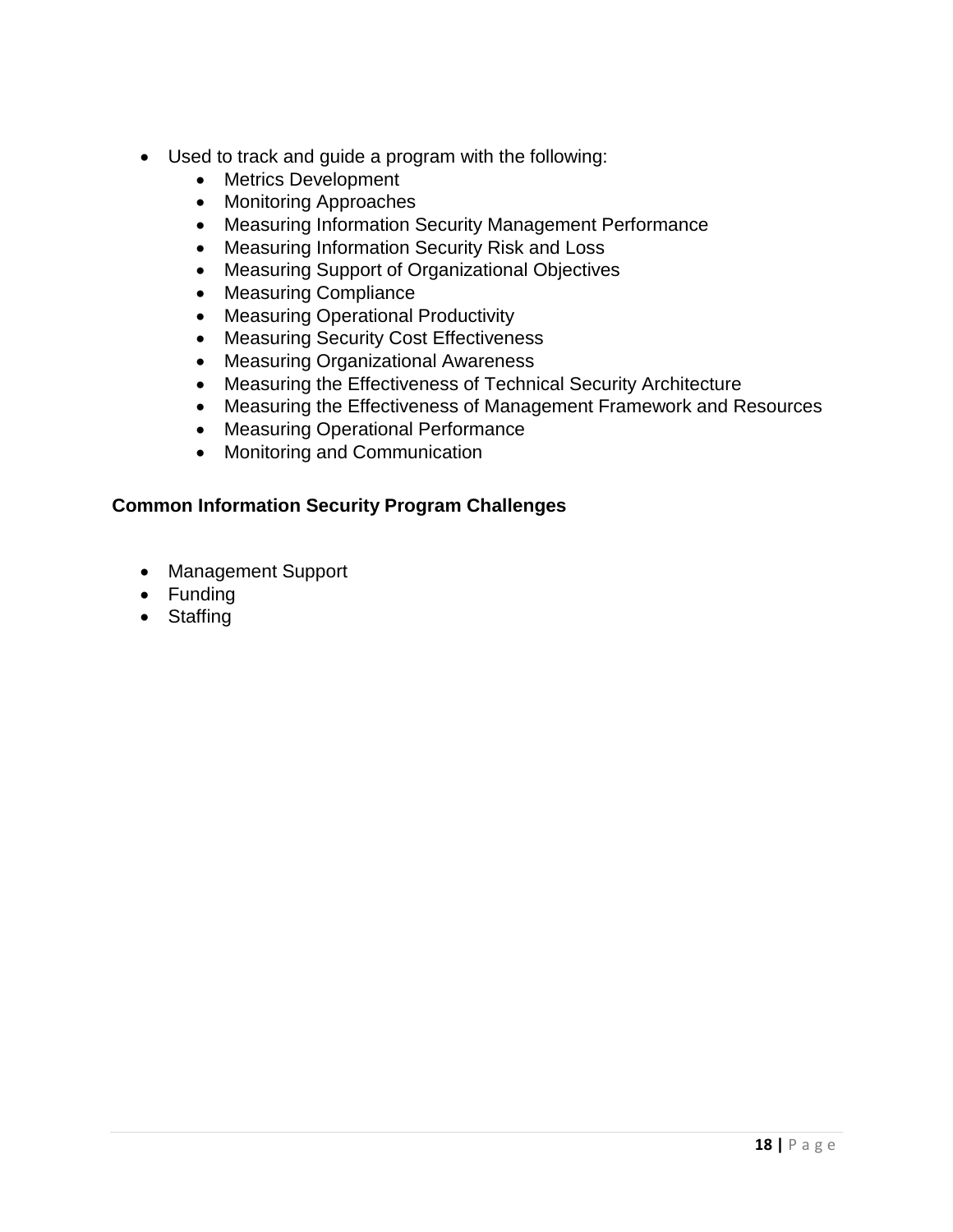# **CHAPTER 4:**

## **Information Security Incident Management**

Exam Relevance: 18% (approximately 36 questions)

# **Chapter 4, 18%** Other chapters, 82%

#### **EXAM COMPOSITION PERCENTAGE**

#### **Objective**

Ensure that the information security manager has the knowledge and understanding necessary to **plan, establish and manage** the capability to **detect, investigate, respond** to and **recover** from information security incidents to **minimize business impact**.

#### **Incident Management Overview**

- Purpose is to **manage** the impact of unexpected disruptive events to **acceptable levels**
- Possible disruptions may be:
	- o Technical
	- o Physical
	- o Environmental
- Any type of incident that can significantly affect an organization's **ability to operate** or that **may cause damage** must be considered by the ISM
- Goals for incident management: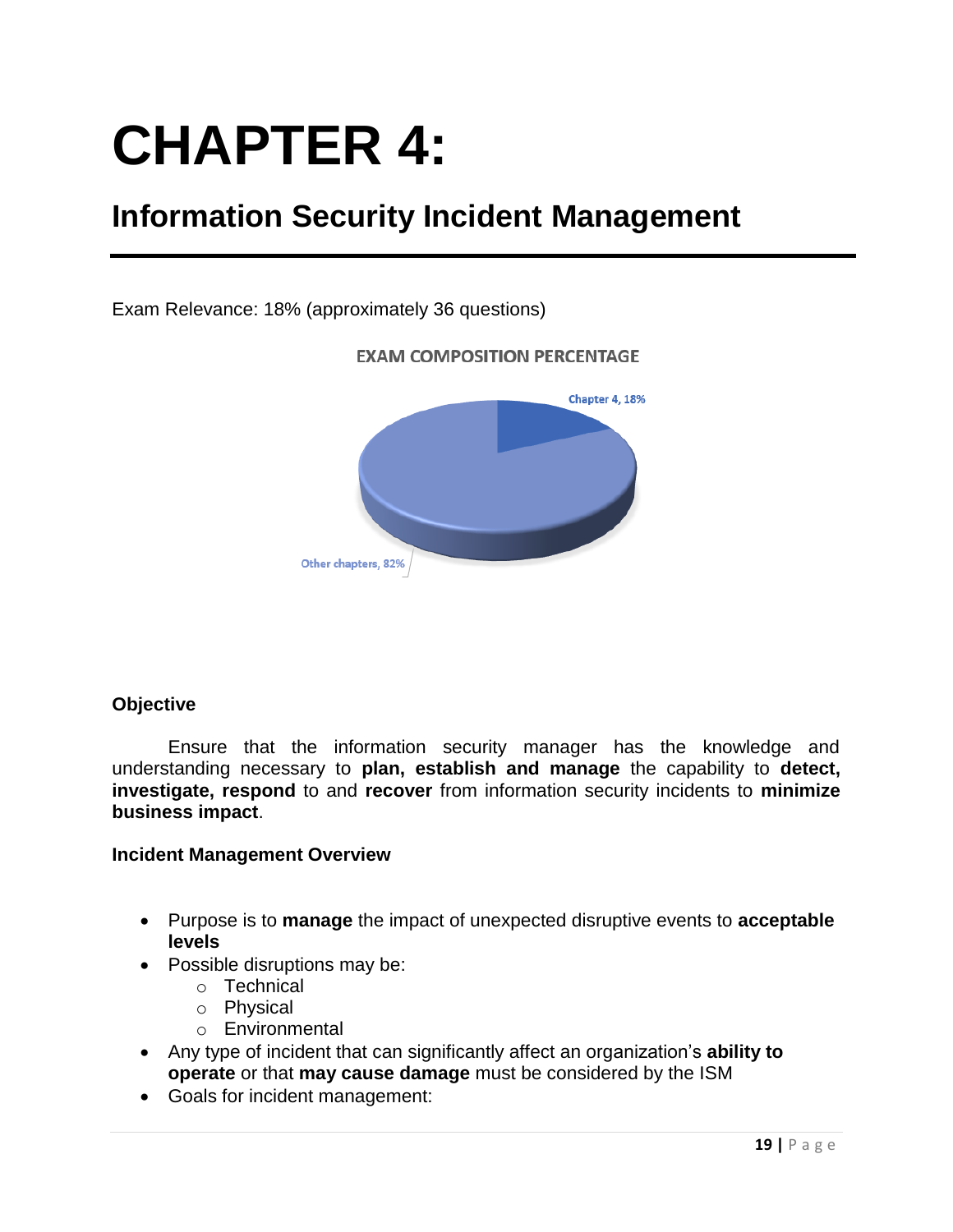- o **Detect** incidents quickly
- o **Diagnose** incidents accurately
- o **Manage** incidents properly
- o **Contain** and minimize damage
- o **Restore** affected services
- o Determine **root causes**
- o Implement improvements to **prevent recurrence**
- o **Document** and report

#### **Incident Response Procedures**

- **Incident response** procedure (IRP) enable a business to:
	- Respond effectively when an incident occurs
	- To continue operations in the event of disruption
	- Survive interruptions or security breaches in information systems
- Plans must be:
	- Clearly documented
	- Readily accessible
	- Based on the long-range IT plan
	- Consistent with the overall business continuity and security strategies
- As a part of the planning process, a number of decisions must be **made by the stakeholders** and **ratified by senior management**. These will include:
	- Incident detection capabilities
	- Clearly defined severity criteria
	- Assessment and triage capabilities
	- Declaration criteria
	- Scope of incident management
	- Response capabilities
- The process of developing and maintaining an appropriate plan for the defined scope of incident management and response should include:
	- Incident Response Planning
	- Disaster Recovery Planning
	- Business Continuity Planning

#### **Importance of Incident Management**

- The following factors have contributed to the criticality of incident management and response:
	- The **trend** of both increased occurrences and escalating losses resulting from information security incidents
	- The **increase of vulnerabilities** in software or systems can affect large parts of an organization's infrastructure and impact operations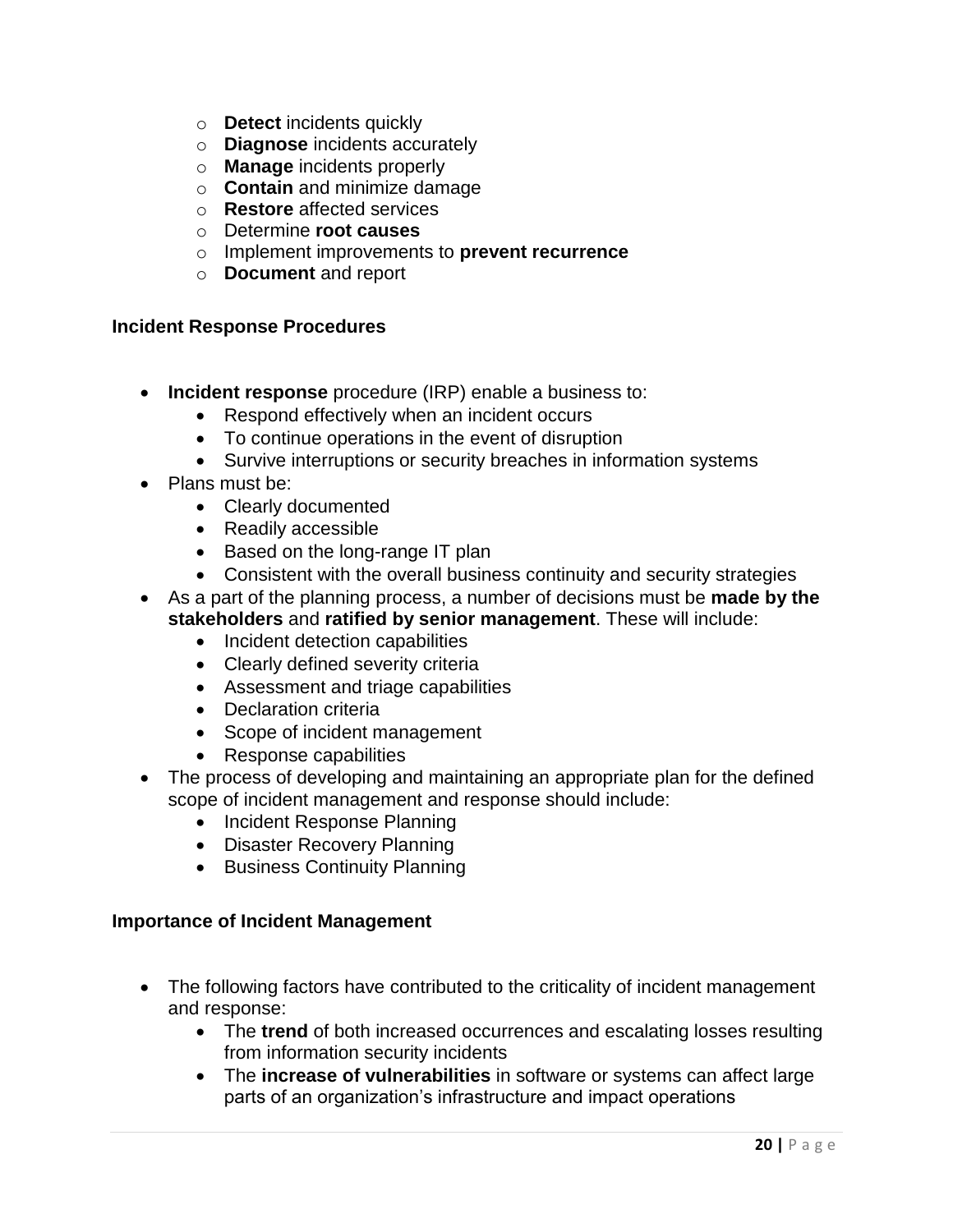- **Failure of security controls** to prevent incidents
- **Legal and regulatory** groups requiring the development of an incident management capability
- The **growing sophistication** and capabilities of profit-oriented attackers
- Advanced persistent threats **(APTs)**

#### **Outcomes of Incident Management**

- Outcomes of good incident management and response include an organization that:
	- Can deal effectively with **unanticipated** events
	- Has sufficient **detection and monitoring** capabilities
	- Has well defined **severity and declaration criteria** as well as defined **escalation and notification processes**
	- Has response capabilities that demonstrably **support the business strategy**
	- **Proactively** manage risks of incidents appropriately
	- **Periodically tests** its capabilities
	- Provide **monitoring and metrics** to gauge performance of incident management and response capabilities

#### **Concepts**

- **Incident handling** is one service that involves all the processes or tasks associated with handling events and incidents. It involves multiple functions:
	- Detection and reporting
	- Triage
	- Analysis
	- Incident response
- Effective incident management will ensure that incidents are
	- Detected
	- Recorded
	- Managed to limit impacts
- **Incident response** is the last step in an incident handling process

It encompasses:

- Planning, coordination, and execution of any appropriate mitigation
- Recovery strategies and actions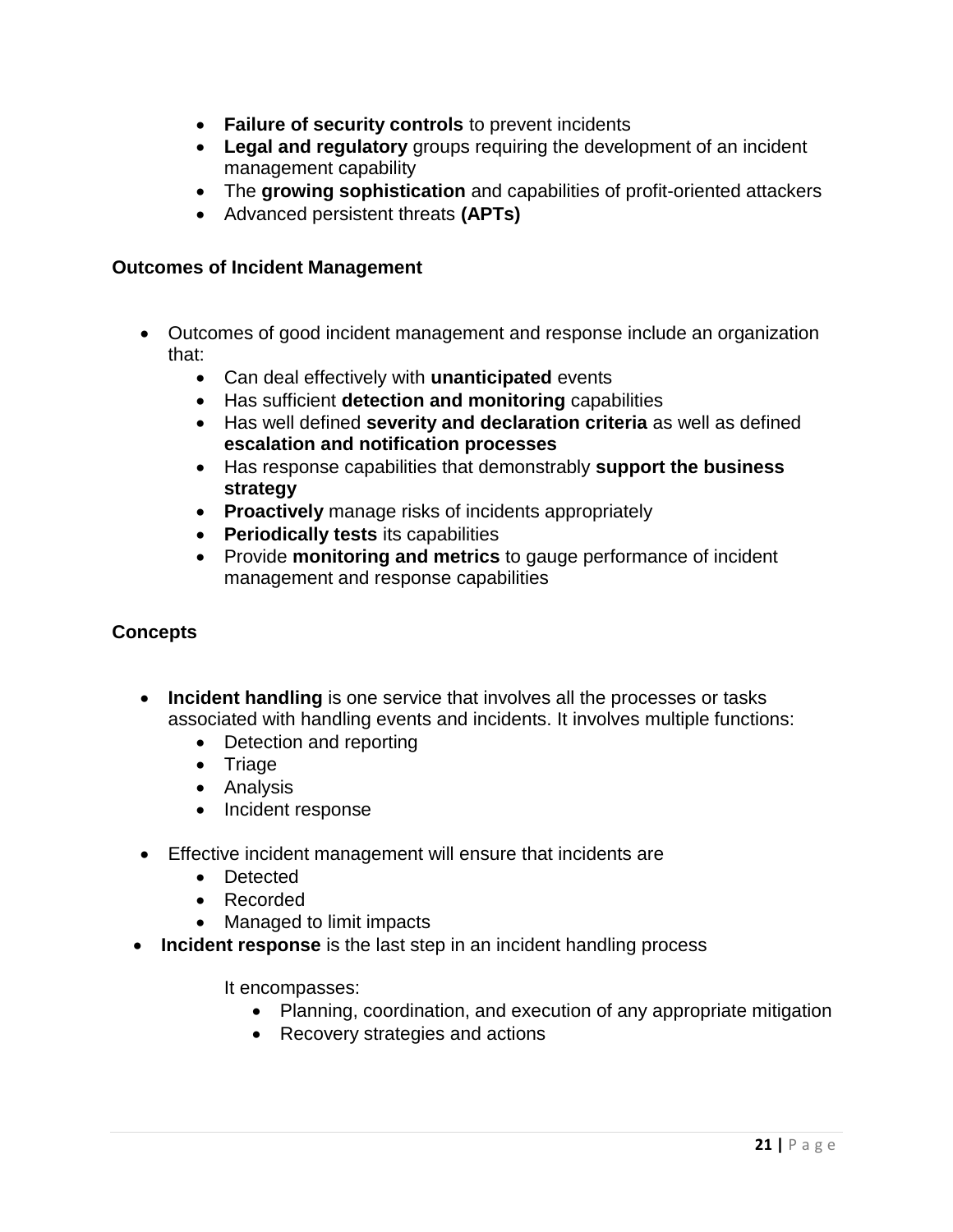#### **Incident Management Systems**

- **Incident management systems** automate many manual processes:
	- Can deliver only **filtered information** indicating an incident to be handled by the incident management team (IMT)
	- Can be **distributed or centralized**
- An effective incident management system should:
	- Consolidate inputs from multiple systems
	- Identify incidents or potential incidents
	- Prioritize incidents based on business impact
	- Track incidents until they are closed
	- Provide status tracking and notifications
	- Integrate with major IT management systems
	- Implement good practices quidelines

#### **Incident Management Organization**

- **Incident management** is a component of risk management
- Activities in incident management include meeting with emergency management personnel
- Emergency management activities focus around activities that happen **after the event**

#### **Responsibilities**

- The ISM's incident response-related responsibilities include:
	- Developing the information security incident management and response plans
	- Handling and coordinating information security incident response activities effectively and efficiently
	- Validating, verifying and reporting of protective or countermeasure solutions, both technical and administrative
	- Planning, budgeting and program development for all matters related to information security incident management and response
- Incident response goals include:
	- **Containing** and minimizing the effects of the incident so that damage and losses do not escalate out of control
	- **Notifying** the appropriate people for the purpose of recovery or to provide needed information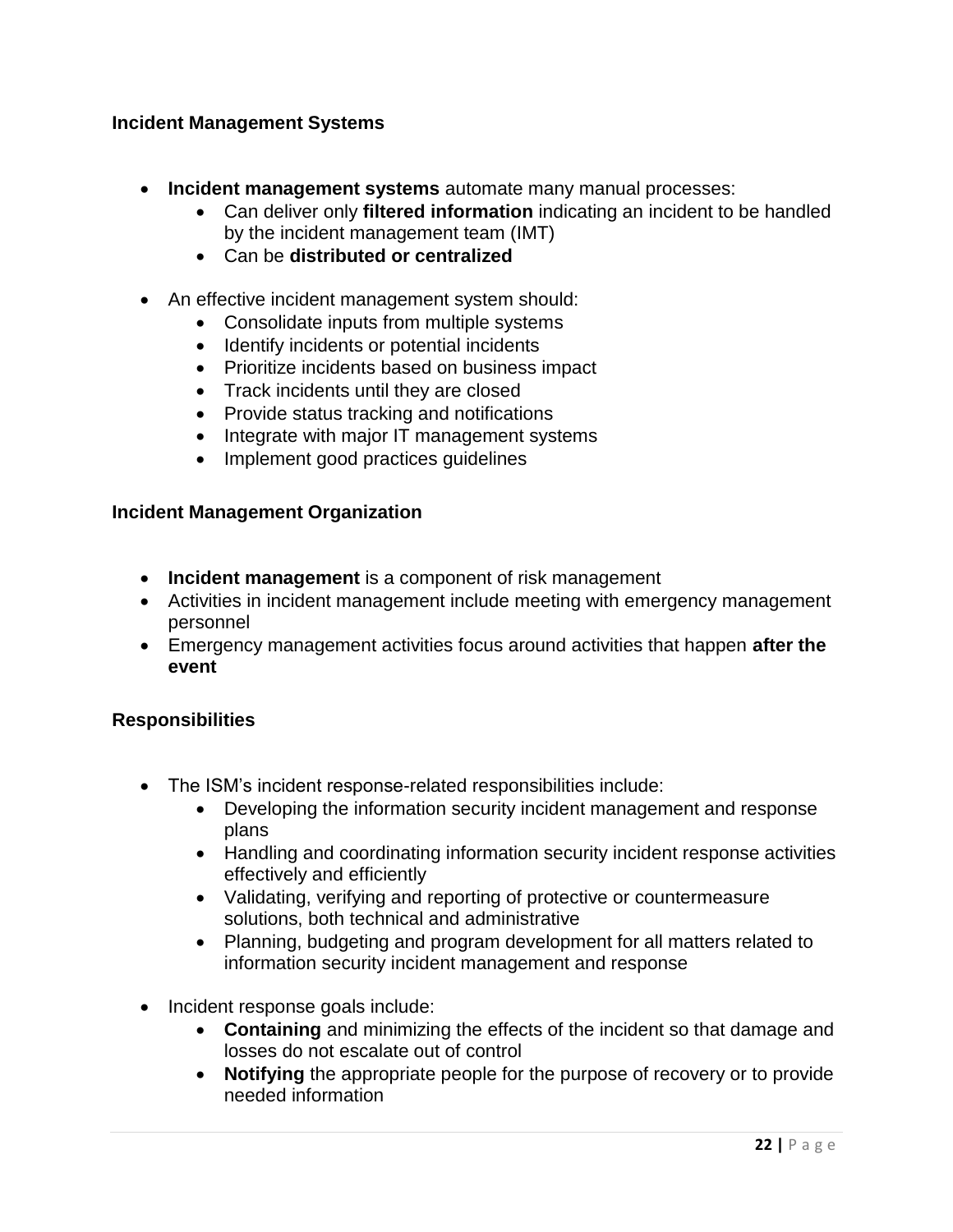- **Recovering** quickly and efficiently from security incidents
- **Responding** systematically and decreasing the likelihood of recurrence
- Balancing operational and security processes
- Dealing with legal and law enforcement-related issues
- The ISM must define what constitutes a security-related incident:
	- Malicious code attacks
	- Unauthorized access to IT or information resources
	- Unauthorized utilization of services
	- Unauthorized changes to systems, network devices or information
	- Denial of service
	- Misuse
	- Surveillance and espionage
	- Hoaxes/social engineering

#### **Senior Management Commitment**

- Senior management commitment is **critical to the success** of incident management and response.
- Incident management and response:
	- o Is a component of risk management
	- o Needs the same level of support from the top

#### **Incident Management Resources**

- Develop a clear scope and objective
- Develop an implementation strategy

#### **Policies and Standards**

- The incident response plan must be backed up with well-defined policies, standards and procedures. This helps:
	- Ensure activities are aligned with IMT mission
	- Set correct expectations
	- Provide guidance on operational needs
	- Maintain consistency and reliability of services
	- Clearly understand roles and responsibilities
	- Set requirements for identified alternates for all important functions

#### **Incident Response Technology Concepts**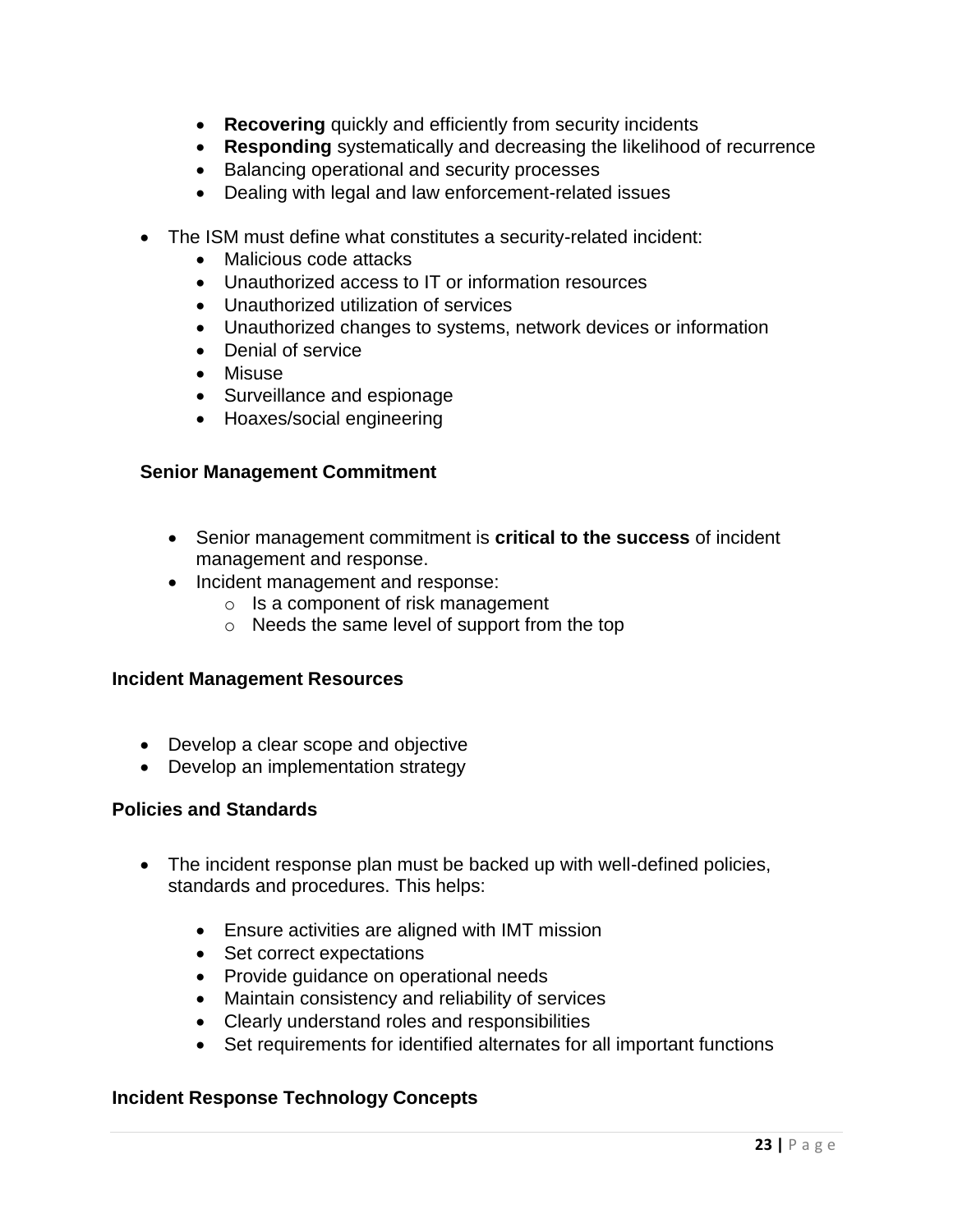- IRT members should be familiar with:
	- Basic Security Principles
- IRT members must understand the impact to organizational systems, including:
	- Security vulnerabilities/weaknesses
	- Internet
	- Operating system(s)
	- Malicious code
	- Programming skills

#### **Personnel**

- Composition of IMT
	- Information Security Manager
	- Steering Committee/Advisory Board
	- Perm/Dedicated Team Members
	- Virtual/Temp Team Members
- Team organizational types:
	- Centralized IRT
	- Distributed IRT
	- Coordinating IRT
	- Outsourced IRT
- Factors for team composition:
	- Mission and goals of program
	- Nature and range of services offered
	- Available staff expertise
	- Consistency size and technology base
	- Anticipated incident load
	- Severity or complexity of incident reports
	- Funding

#### **Roles**

- **Security steering group** highest structure of an organization's functions related to information security
- **Information security manager**-IMT leader and main interface to SSG
- **Incident response manager**-IRT leader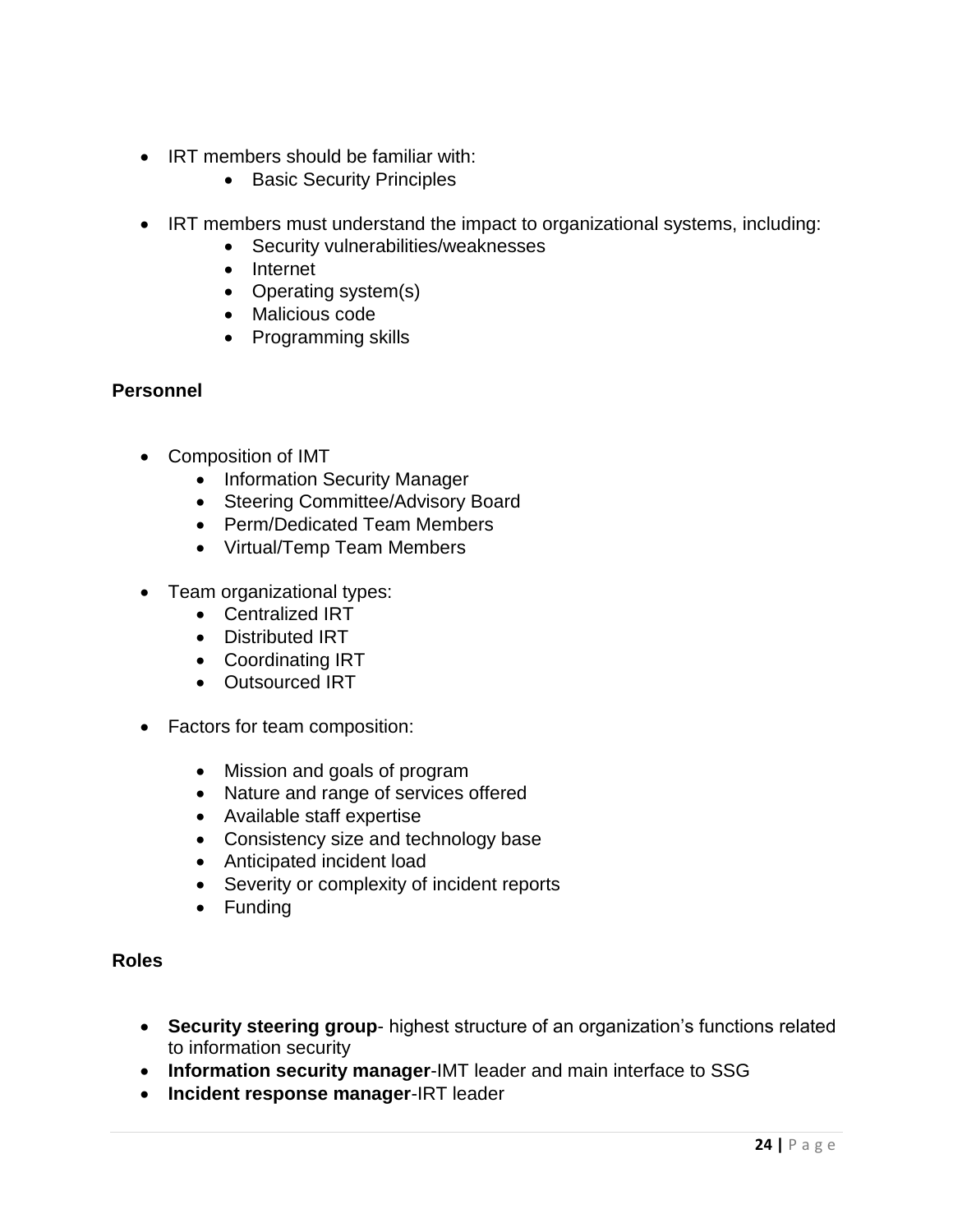- Inc**ident handler**-IMT/IRT team member
- **Investigator**-IMT/IRT team member
- **It security specialist**-IMT/IRT team member
- **Business managers**-business functions owners; information assets/system owners
- **IT specialists/representatives**-subject matter experts in IT services
- **Legal representative**-subject matter expert in legal
- **HR**-subject matter expert in HR area
- **Public relations (PR) representative**-subject matter expert in PR area
- **Risk management specialist**-subject matter expert in risk management
- **Physical security/facilities manager**-knowledgeable about physical plant and emergency capabilities

#### **Skills**

Team member skills include:

- Personal skills:
	- o Communication
	- o Leadership
	- o Presentation
	- o Ability to follow policies and procedures
	- o Team
	- o Integrity
	- o Self-understanding
	- o Coping with stress
	- o Problem solving
	- o Time management
- Technical skills:
	- o Technical Foundation
	- o Incident Handling

#### **Awareness and Education**

Incident response training must include the following target groups:

- End users
- Management
- IMT team
- General IT team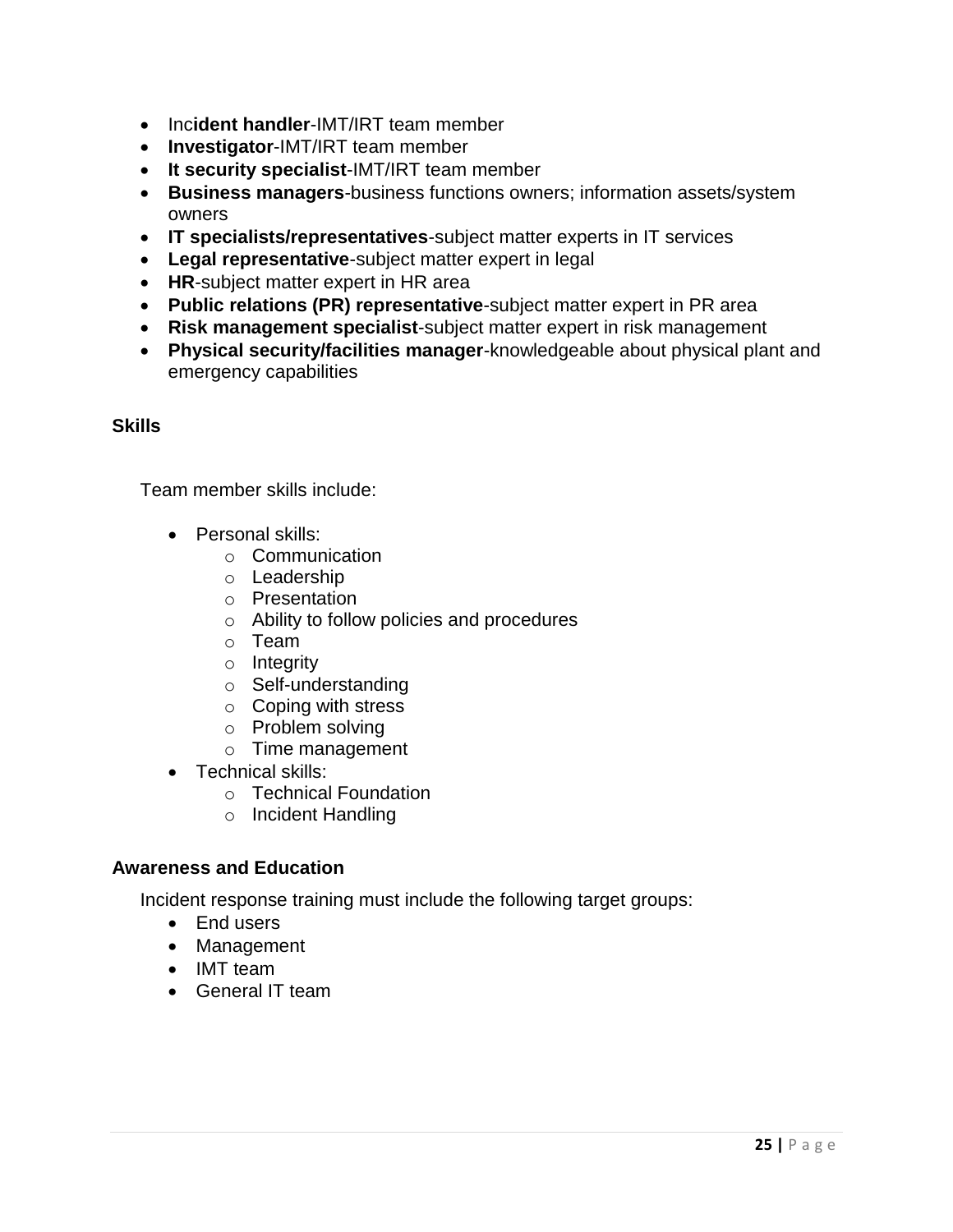#### **Audits**

- Are performed to verify the incident response process conformance to
	- o Policies
	- o Standards
	- o Guidelines
	- o Procedures
- Provide an **objective view** of the overall completeness and functionality of the incident response plans
- Provide assurance that major gaps in the processes do not exist
- Audits can be **internal or external**:
	- o **Internal audits** are conducted by control specialists within the organization
	- o **External audits** are performed by a third party and provide additional independence

#### **Defining Objectives**

The objectives of incident management are:

- **Handle incidents when they occur** so that the exposure can be contained or eradicated to enable recovery within an AIW
- Prevent previous incidents from recurring by **documenting** and **learning** from past incidents
- Deploy **proactive countermeasures** to prevent/minimize the probability of incidents from taking place

#### **The Desired State**

Incident management and response requires:

- Well-developed **monitoring capabilities** for key controls
- **Personnel trained** in assessing the situation, capable of providing triage, and managing effective responses
- Managers who:
	- $\circ$  Know when a disaster is imminent
	- o Have well-defined criteria
	- o Have the experience, knowledge and the authority to invoke the disaster recovery processes necessary to maintain or recover operational status

#### **Strategic Alignment**

Incident management must be aligned with an **organization's strategic plan**:

- Constituency-to whom does the IMT provide service?
- **Mission**-defines the purpose of the team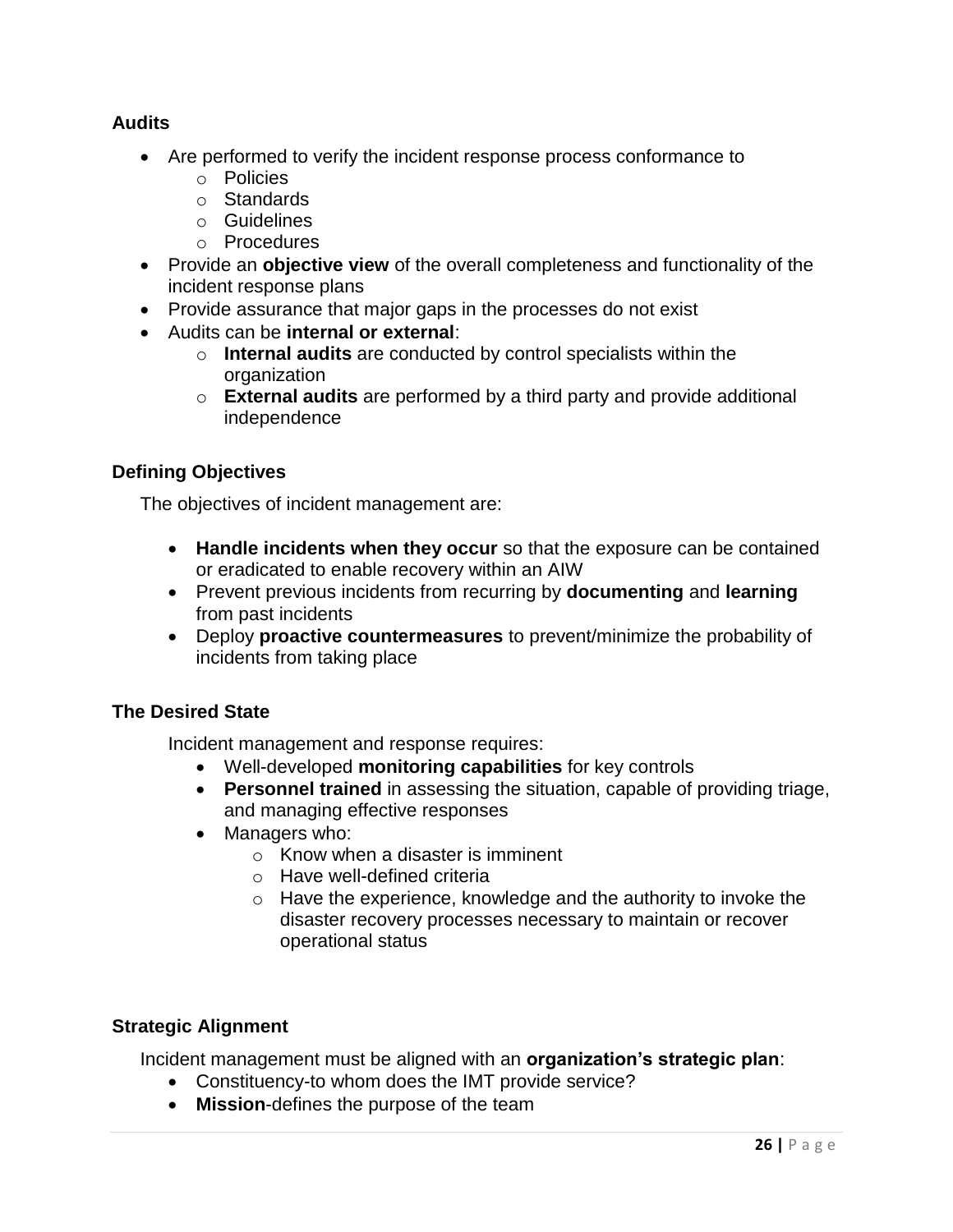- **Services**-services should be clearly defined
- **Organizational structure**-the structure of the IMT should support the organizational structure
- **Resources**-sufficient staffing is necessary for effectiveness
- **Funding**-sufficient funding is required to ensure continuity of services
- **Management buy-in**-senior management buy-in is essential

#### **Risk Management**

- Successful outcomes of risk management include effective incident management and response capabilities
- Any **risk that materializes** that is not prevented by controls will constitute an **incident** that must be managed and responded to with the intent that it does not escalate into a disaster

#### **Value Delivery**

To deliver value, incident management should:

- **Integrate with business processes** and structures as seamlessly as possible
- Improve the capability of businesses to **manage risk and provide assurance** to stakeholders
- Integrate with **BCP**
- Become part of an **organization's overall strategy** and effort to protect and secure critical business function and assets
- Provide the backstop and optimize risk management efforts

#### **Resource Management**

- Optimizes **resource utilization** to meet objective within resource constraints
- Spans
	- o Time
	- o People
	- o Budget
	- o Technology
	- o And other factors

#### **Performance Measurement**

• Performance measurements for incident management and response will focus on achieving the defined objective and optimizing effectiveness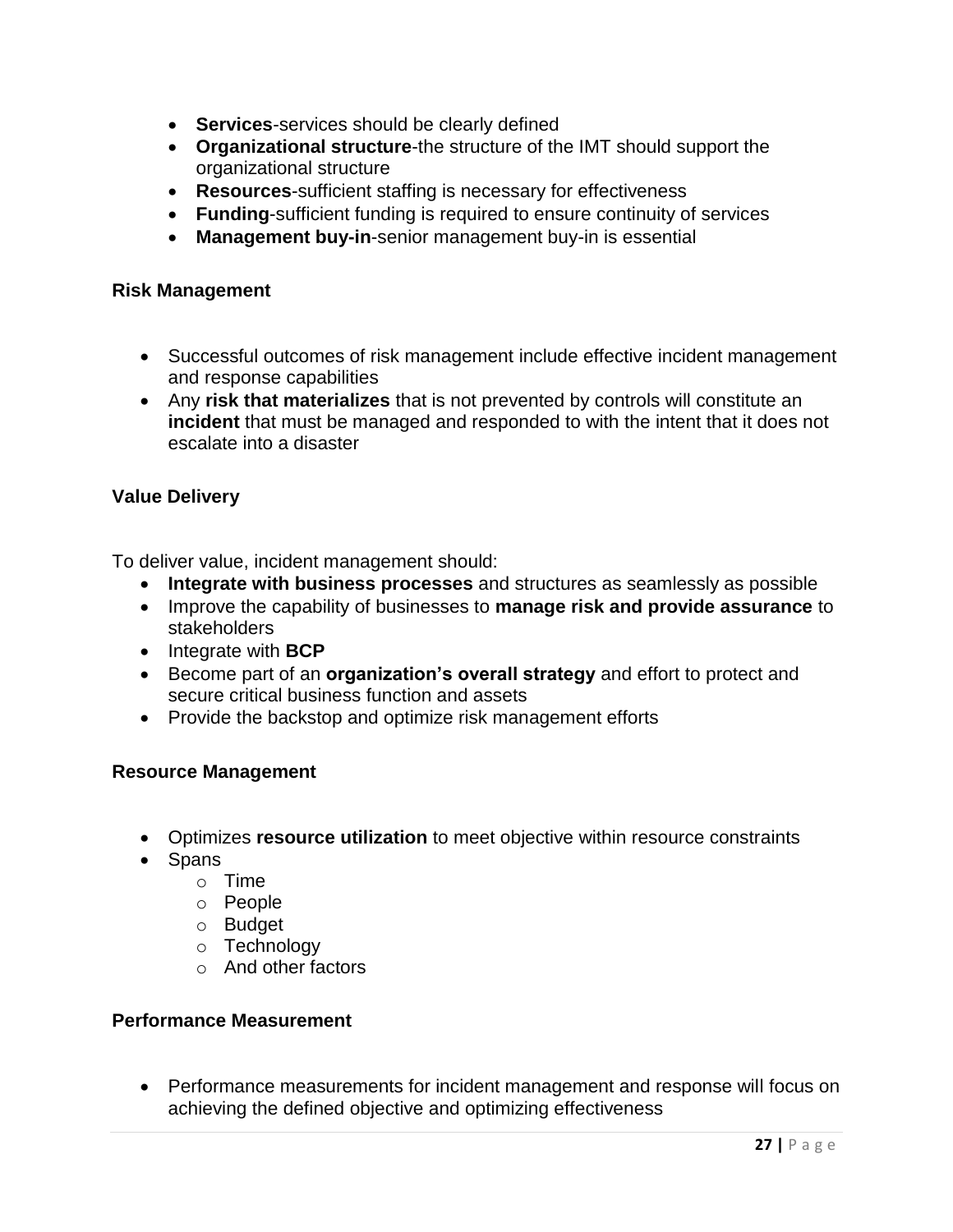• **KPIs and KGIs** should be defined and agreed upon by stakeholders and ratified by senior management

#### **Defining Incident Management Procedures**

The two most commonly used approaches are by

- **CMU/SEI** 
	- o Computer Emergency Response Team (CERT)
- **SANS Institute**
	- o Computer Incident Advisory Center (CIAC)

#### **Detailed Plan of Action for Incident Management**

- The incident management action plan is also known as the **incident response plan (IRP)**
- In the CMU/SEI technical report titled *Defining Incident Management Processes,*  the approach is as follows:
	- o **Prepare**/improve/sustain sub process includes:
		- Coordinating planning and design:
			- Identify incident management requirements
			- Establish vision and mission
			- Obtain funding and sponsorship
			- Develop implementation plan
		- Coordinate implementation:
			- Develop policies, processes and plans
			- Establish incident handling criteria
			- Implement define resources
			- Evaluate incident management capability
			- Conduct postmortem review
			- Determine incident management process changes
			- Implement incident management process changes
	- o **Protect** infrastructure sub process includes:
		- Implement changes to computing infrastructure protection improvements from postmortem reviews or other process improvement mechanisms
		- Evaluate computing infrastructure by performing proactive security assessment and evaluation
		- Provide input to detect process on incidents/potential incidents
	- o **Detect** events sub process includes:
		- Proactive detection-the detect process is conducted regularly prior to incident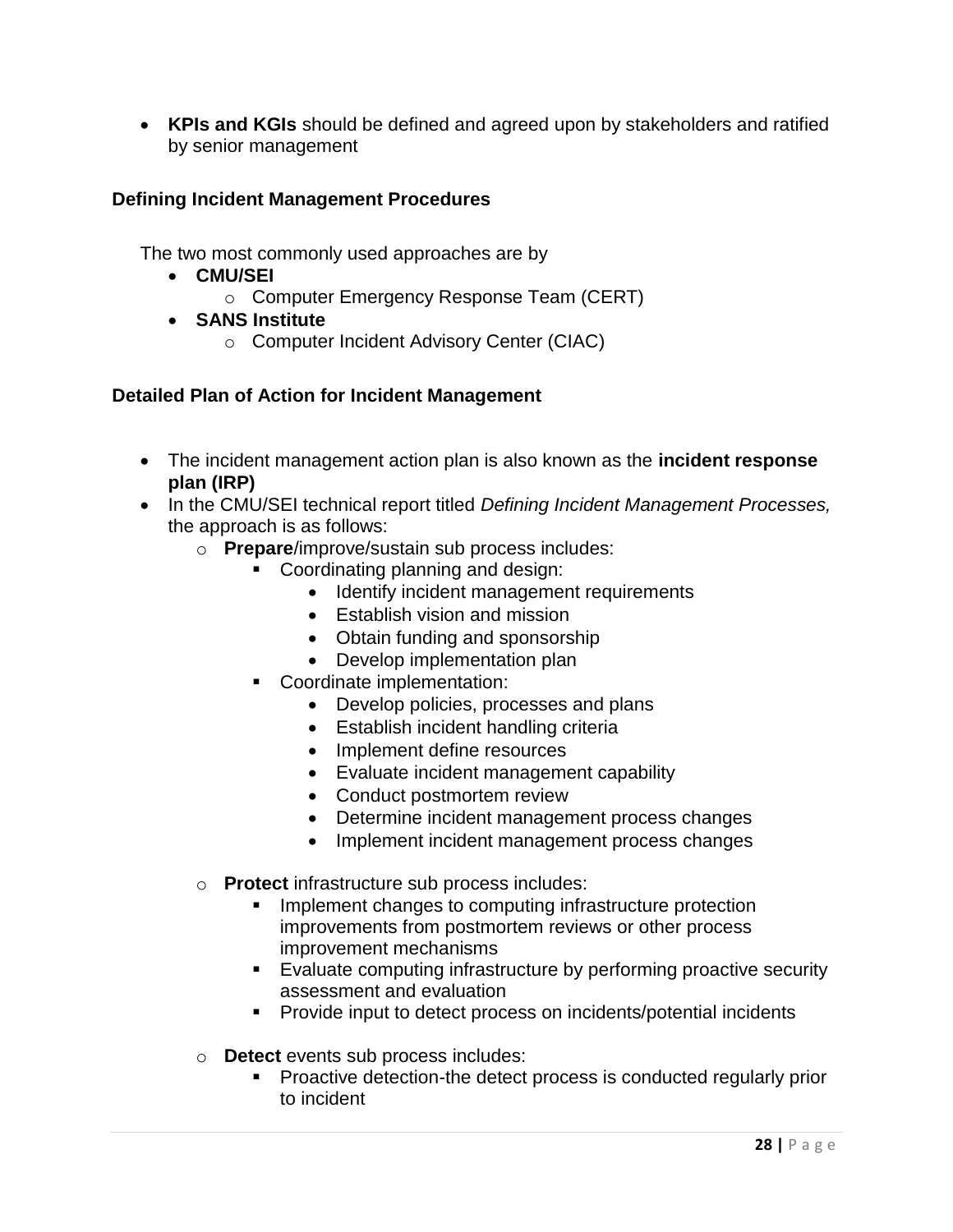- Reactive detection-the detect process is conducted when there are reports from system users or other organizations
- o **Triage** events
	- Can be done on two levels:
		- Tactical, based on a set of criteria
		- Strategic, based on the impact of business
	- Sub process includes
		- Categorization:
			- o Denial of service
			- o Malicious code
			- o Unauthorized access
			- o Inappropriate usage
			- o Multiple components (Correlation, Prioritization, Assignment)
- o **Respond** sub process includes:
	- **•** Technical response:
		- Collecting data for further analysis
		- Analyzing incident supporting information such as log files
		- Technical mitigation strategies and recovery options
		- Phone or e-mail technical assistance
		- On-site assistance
		- Analysis of logs
		- Development and deployment of patches and workarounds
	- Management response
	- Legal response

#### **Current State of Incident Response Capability**

Ways to identify the current state of incident response capability include:

- Survey of senior management, business managers and IT representatives
- Self-assessment
- External assessment or audit

#### **History of Incidents**

Past incidents:

- Provide valuable information on trends, types and business impacts
- Are an input into the assessment of the types of incidents that must be considered and planned for

#### **Threats**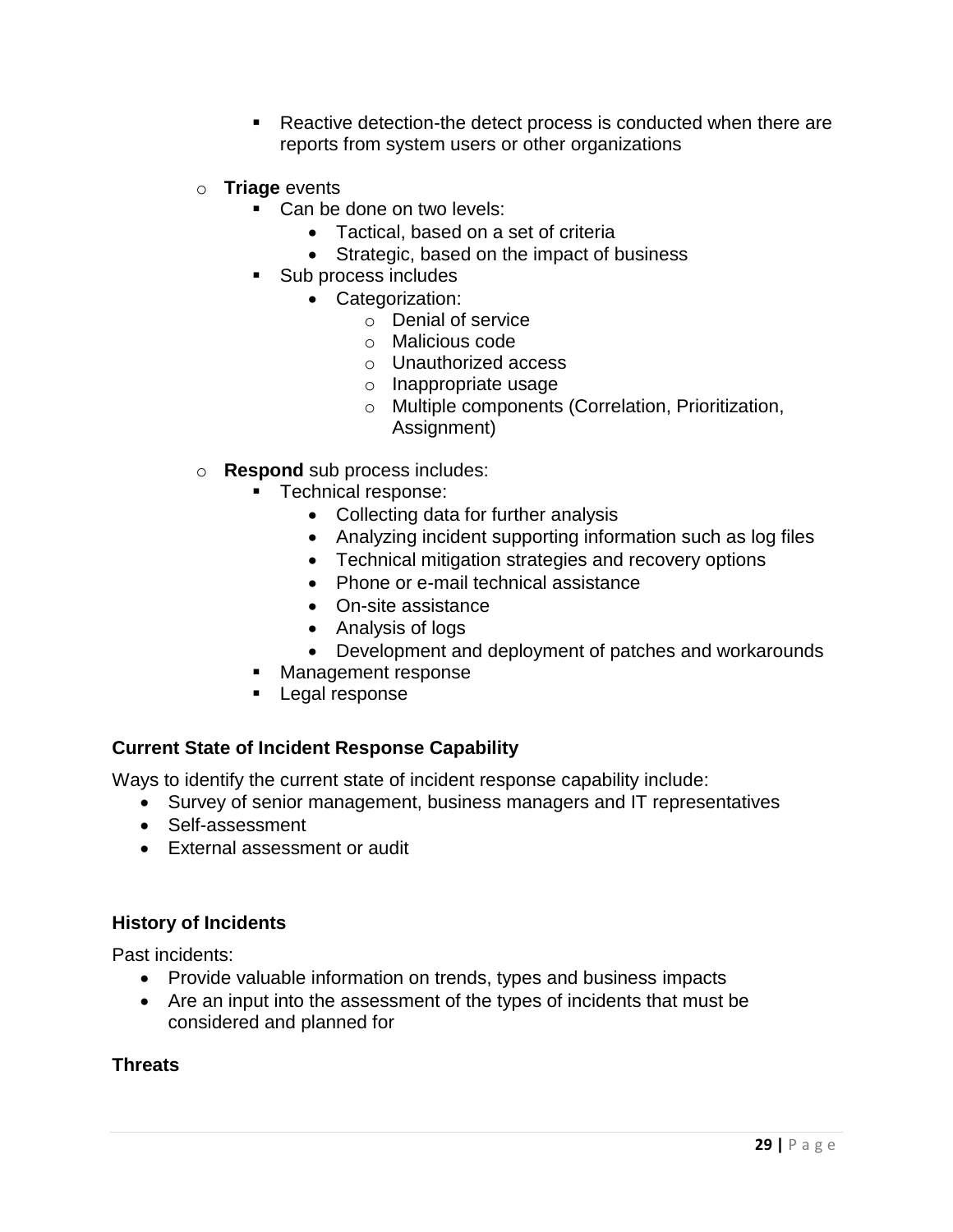**Threats** are any event that may cause harm to an organization's assets, operations or personnel. There are a number of threats that must be considered including:

- Environmental
- Technical
- Man-made

#### **Vulnerabilities**

- **Vulnerabilities** are weaknesses in a system, technology, process, people or control that can be exploited and result in exposure
- **Vulnerability management** is the proactive identification, monitoring and fixing of relevant weaknesses

#### **Developing an Incident Response Plan**

CIAC (and later the SANS Institute) propose the following incident response phase:

- **Preparation**
	- o This phase prepares an organization to develop an incident response plan prior to an incident. Sufficient preparation facilities smooth execution
	- o Activities in this phase include:
		- Establishing an approach to handle incidents
		- Establishing policy and warning banners in information systems to deter intruders and allow information collection
		- Establishing communication plan to stake holders
		- Developing criteria on when to report incident to authorities
		- Developing a process to activate the incident management team
		- Establishing a secure location to execute the incident response plan
		- Ensuring equipment needed is available

#### • **Identification**

- o This phase aims **to verify** if an incident has happened and find out more details about the incident. Reports on possible incidents may come from information systems, end users or other organizations. Not all reports are valid incident's, as they may be false alarms or may not qualify as an incident.
- o Activities in this phase include:
	- Assigning ownership of an incident or potential incident to an incident handler
	- Verifying that reports or events qualify as an incident
	- Establishing chain of custody during identification when handling potential evidence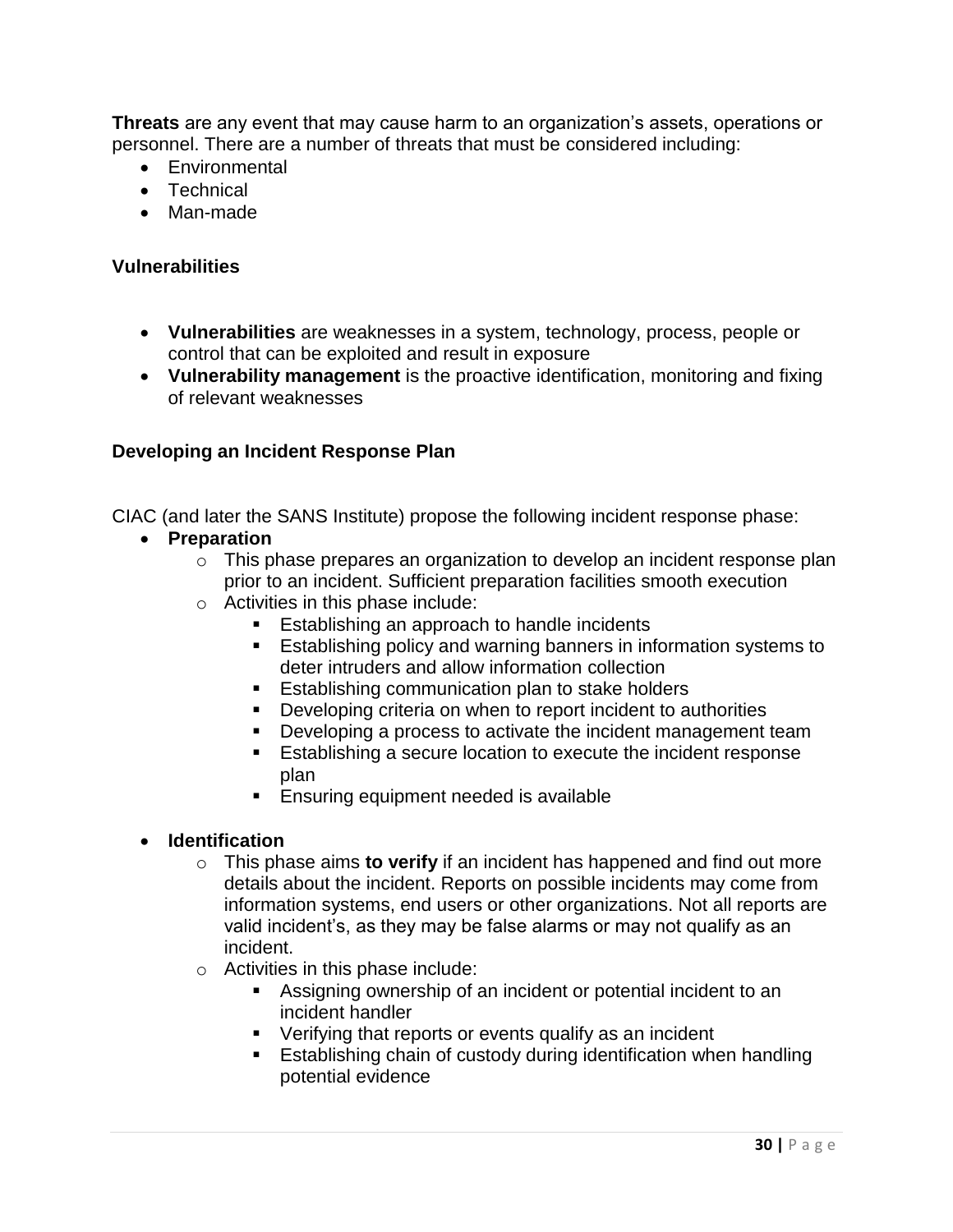■ Determining the severity of an incident and escalating it as necessary

#### • **Containment**

- $\circ$  After an incident has been identified and confirmed, the IMT is activated and information from the incident handler is shared
- $\circ$  The team will conduct a detailed assessment and contact the system owner or business manager of the affected information systems/assets to coordinate further action
- o The action taken in this phase is **to limit the exposure**. Activities in this phase include:
	- Activating the incident management/response team to contain the incident
	- Notifying appropriate stakeholders affected by the incident
	- Obtaining agreement on actions taken that may affect availability of a service or risks of the containment process
	- Getting the IT representative and relevant virtual team members involved to implement containment procedures
	- Obtaining and preserving evidence
	- Documenting and taking backups of actions from this phase onward
	- Controlling and managing communication to the public by the public relations team

#### • **Eradication**

- $\circ$  When containment measures have been deployed, it is time to determine the **root cause** of the incident and eradicate it
- o Eradication can be done in a number of ways:
	- Restoring backups to achieve a clean state of the system
	- Removing the root cause
	- **·** Improving defenses
	- Performing vulnerability analysis to find further potential damage from the same root cause
- o Activities in this phase include:
	- Determining the signs and cause of incidents
	- Locating the most recent version of backups or alternative solutions
	- Removing the root cause. In the event of worm virus infection, it can be removed by deploying appropriate patches and updated antivirus software
	- **EXECT** Improving defenses by implementing protection techniques
	- Performing vulnerability analysis to find new vulnerabilities introduced by the root cause
- **Recovery**
	- o This phase ensures that affected systems or services are restored to a condition specified in the service delivery objectives (SDO) or business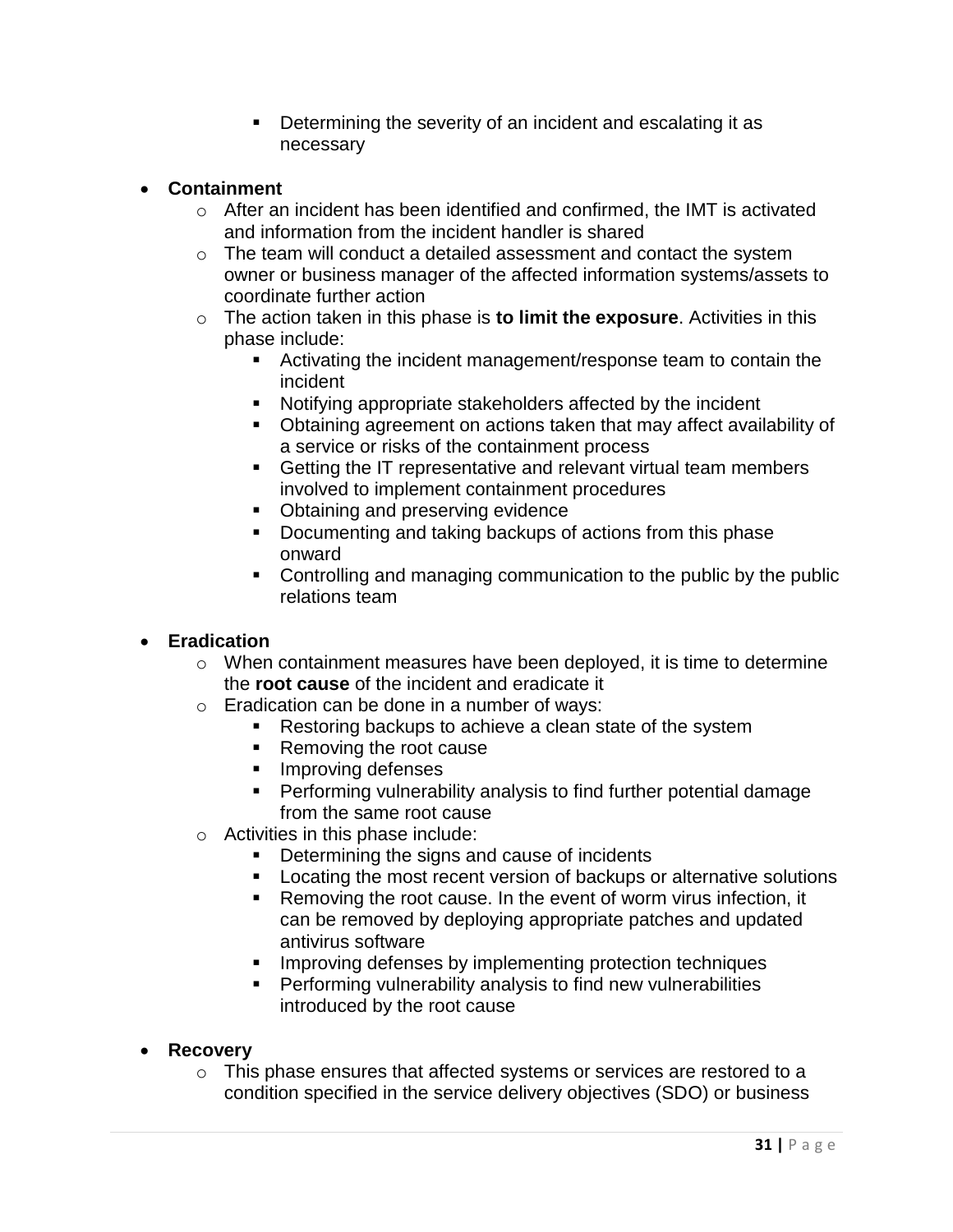continuity plan (BCP). The time constraint up to this phase is documented in the RTO.

- o Activities in this phase include:
	- Restoring operations to normal
	- Validating that actions taken on restored systems were successful
	- Getting involvement of system owners to declare normal operation

#### • **Lessons learned**

- o At the end of the incident response process, a report should be developed to share what has happened, what measures were taken and the results after the plan was executed
- $\circ$  The report should contain lessons learned that provide the IMT and other stakeholders valuable learning points of what could have been done better
- o These lessons should be developed onto a plan to enhance the incident management capability and the documentation of the incident response plan.
	- Writing the incident report
	- Analyzing issues encountered during incident response efforts
	- Proposing improvement based on issues encountered
	- **•** Presenting the report to relevant stakeholders

#### **Gap Analysis-Basis for an Incident Response Plan**

- **Gap analysis**-compares current incident response capabilities with the desired level
- By comparing the two levels, the following may be identified:
	- o Processes that need to be improved to be more efficient and effective
	- o Resources needed to achieve the objectives for the incident response capability

#### **Business Impact Assessment**

- A BIA should:
	- **Determine the loss** to the organization resulting from a function being unavailable
	- Establish the **escalation** of that loss over time
	- Identify the minimum resources needed for recovery
	- Prioritize the recovery of processes and supporting systems
- Create report to aide stakeholders in understanding what impact an incident would have on the business
- A successful BIA requires participation from:
	- Senior management
	- IT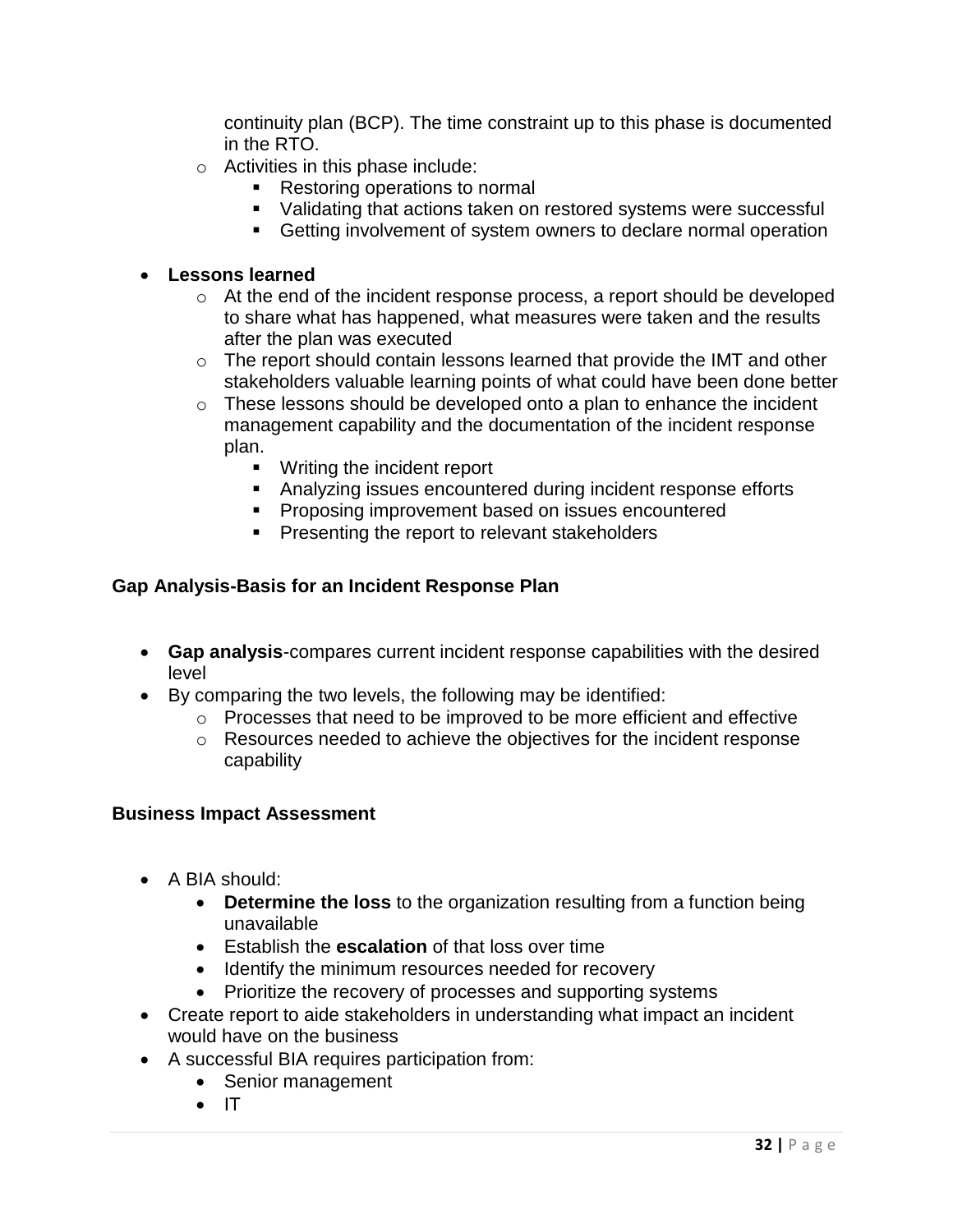- End-user personnel
- BIA goals
	- Critically prioritization
	- Downtime estimation
	- Resource requirement
- A BIA includes the following activities:
	- Gathering assessment material
	- Analyzing the information compiled
	- Documenting the result and presenting recommendations

Elements include:

- Business/ department mission
- Functions that characterize each business function
- Dependencies-inputs and outputs
- Identify critical processing cycles
- Estimated impact of various incidents
- Identify resources and activities required for restoration
- Determine work-around possibilities
- Estimate recovery time

Benefits include

- Increased understanding of potential loss
- Common facilitation of all response activities
- Raising awareness of response management in organizations

#### **Escalation Process for Effective Incident Management**

- Implement escalation process to establish the events to be managed
- For each event, a list of actions should be described in the sequence to be performed
- Each event should be assigned a criticality/sensitivity level
- The ISM should consult others in the development of escalation procedures

#### **Incident Management and Response Teams**

Number of teams depends upon **size of organization** and **magnitude** of operations-examples include:

- The emergency action team
- Damage assessment team
- Emergency management team
- Relocation team
- Security team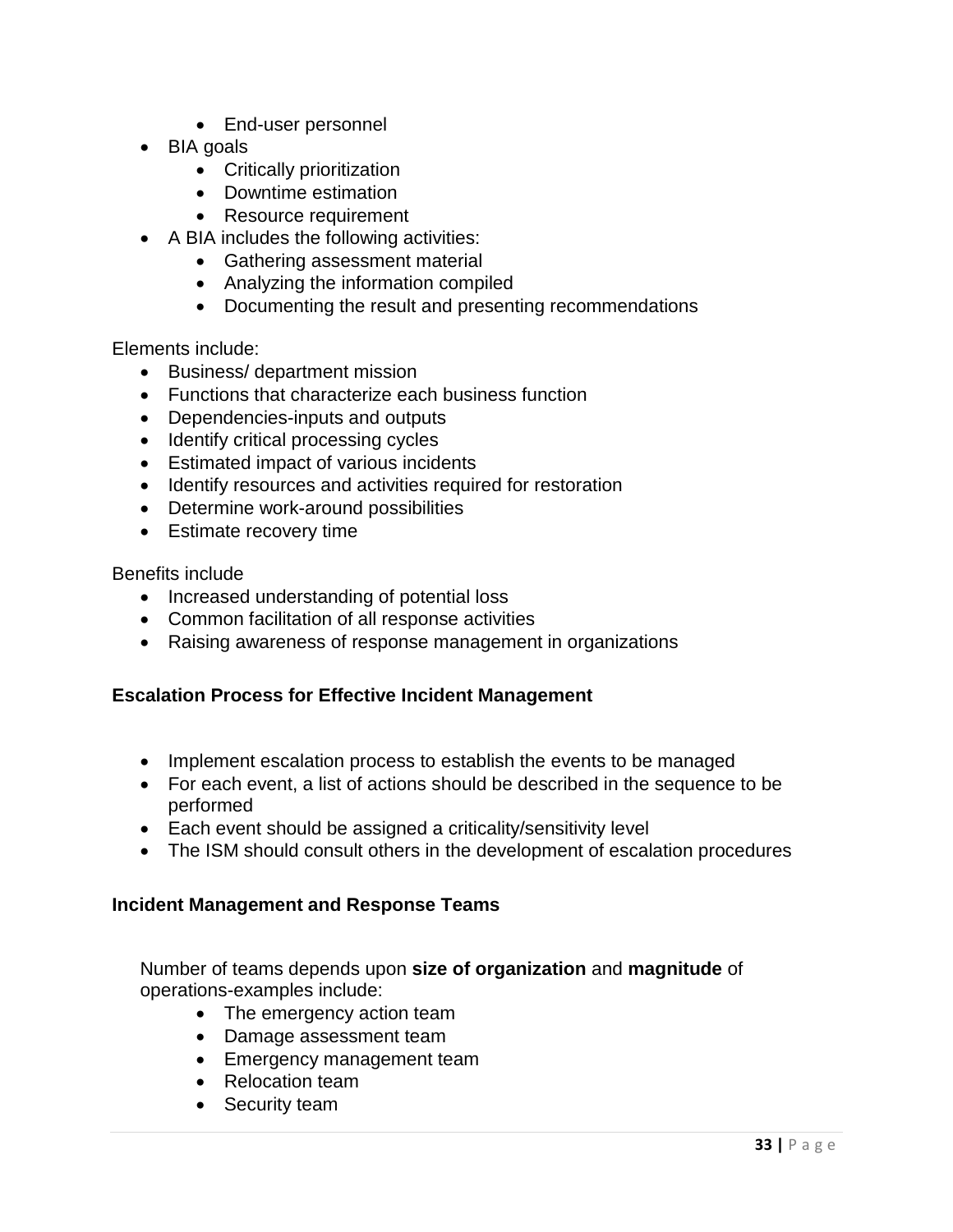#### **Organizing, Training and Equipping the Response Staff**

Every IMT member should get the following types of training:

- Induction to IMT-basic information about the team and its operations
- Mentoring regarding team's roles, responsibilities and procedures
- On-the-job training
- Formal training

#### **Challenges in Developing an Incident Management Plan**

**Unanticipated** challenges may be the result of:

- **Lack of management buy-in** and organizational consensus
- **Mismatch** to organizational goals and structure
- IMT member **turnover**
- **Lack of communication** process
- **Complex** and wide plan

#### **Business Continuity and Disaster Recovery Procedures**

Considerations when developing response and recovery plans include:

- Available resources
- Expected services
- Types, kinds, and severity of threats faced by the organization

#### **Recovery Planning and Business Recovery Process**

- **Disaster recovery** has traditionally been defined as the recovery of IT systems after disruptive events
- **Business recovery** is defined as the recovery of the critical business processes necessary to continue or resume operations

Each of these planning processes typically includes several main phases, including:

- Risk and business impact **assessment**
- **Response and recovery** strategy definition
- **Documenting** response and recovery plans
- **Testing** response and recovery plans
- **Auditing** response and recovery plans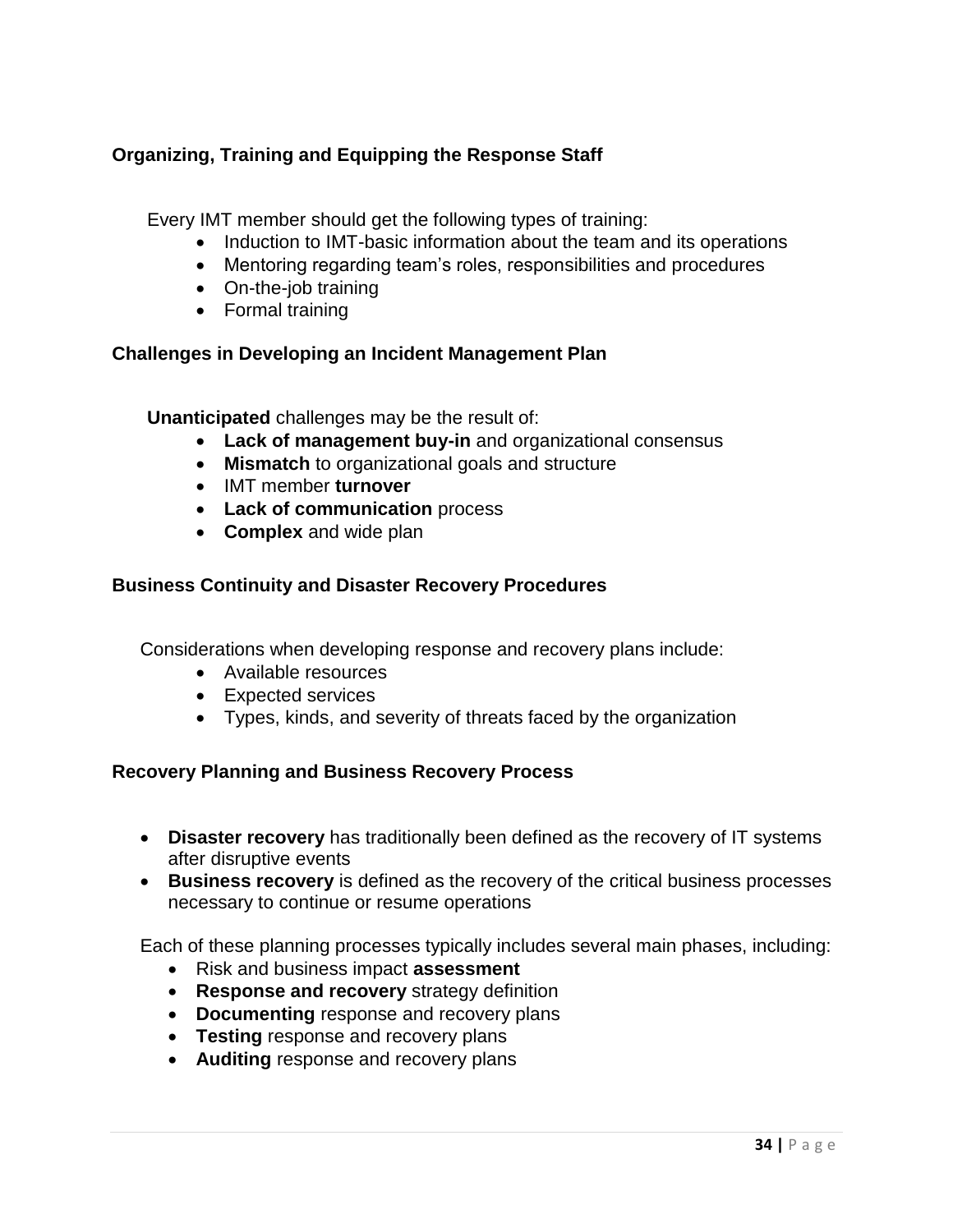#### **Recovery Strategies**

- The most appropriate strategy is likely to be one that demonstrably addresses probable events with acceptable recovery times at a reasonable cost
- The development of an incident management and response plan is likely to be a difficult and expensive process that may take considerable time:
	- o Requires the development of several alternative strategies
	- $\circ$  It may be prudent to consider outsourcing some or all of the needed capabilities

#### **Addressing Threats**

In the case of threats, some possible strategies to consider may include:

- **Eliminate** or neutralize a threat
- **Minimize the likelihood** of a threat's occurrence
- **Minimize the effects** of a threat if an incident occurs

#### **Recovery Sites**

Types of offsite backup hardware facilities available include:

- Hot sites
- Warm sites
- Cold sites
- Mobile sites
- Duplicate sites
- Mirror sites

Criteria for selecting alternate sites include:

- The site should not be subject to the same natural disaster(s) as the primary site
- Ability to coordinate hardware/software strategies
- Assurance of resource ability
- Ability to agree concerning the priority of adding applications (workloads) until all the recovery resources are fully utilized
- Ability to test regularly

#### **Basis for Recovery Site Selections**

Response and recovery strategy should be based on the following considerations:

• Interruption window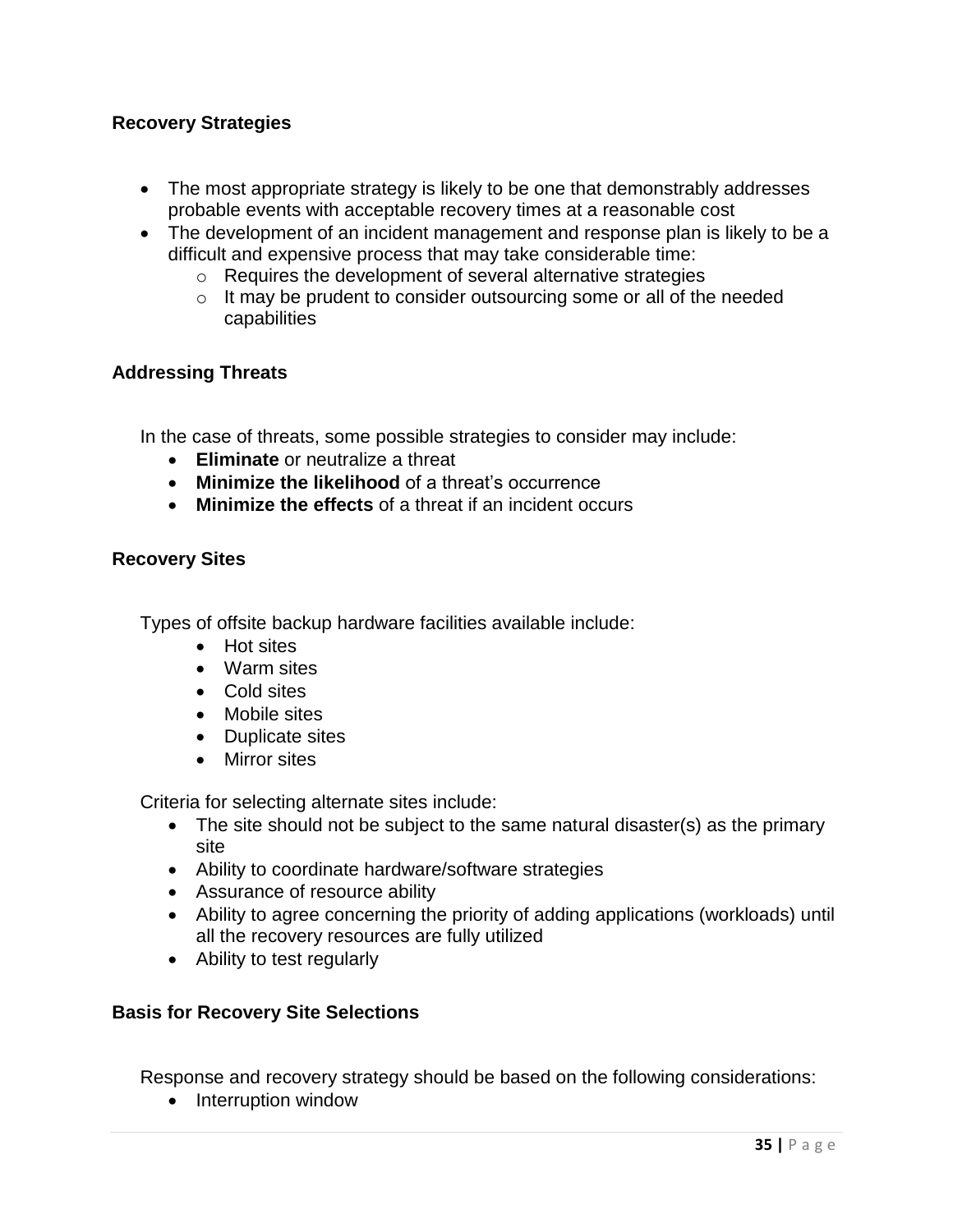- RTOs
- RPOs
- Services delivery objectives (SDOs)
- Maximum tolerable outages (MTOs)
- Proximity factors
- Location
- Nature of probable disruptions

#### **Reciprocal Agreements**

Alternatives available for securing backup hardware and physical facilities include:

- A vendor or third party
- Off-the-shelf-to make use of this approach, several strategies must be employed:
	- o Avoiding the use of unusual and hard-to-get equipment
	- o Regularly updating equipment to keep current
	- o Maintaining software compatibility to permit the operation of newer equipment
- **Recovery of IT facilities** involves telecommunications and network recovery
- Methods used are:
	- o Alternative routing
	- o Diverse routing
	- o Long-haul network diversity
	- o Protection of local resources
	- o Voice recovery
	- o Availability of appropriate circuits and adequate bandwidth
	- o Availability of out-of-band communications in case of failure of primary communications methods
- **Recovery strategies** must work for the entire period of recovery until all facilities are restored
- Strategies may include:
	- o **Doing nothing** until recovery facilities are ready
	- o Using **manual** procedures
	- o **Focusing** on the most important customers, suppliers, products, and systems with resources that are still available
	- o **Using PC-based systems** to capture data for later processing or performing simple local processing

#### **Strategy Implementation**

Plan development factors include:

- Pre-incident readiness
- Evacuation procedures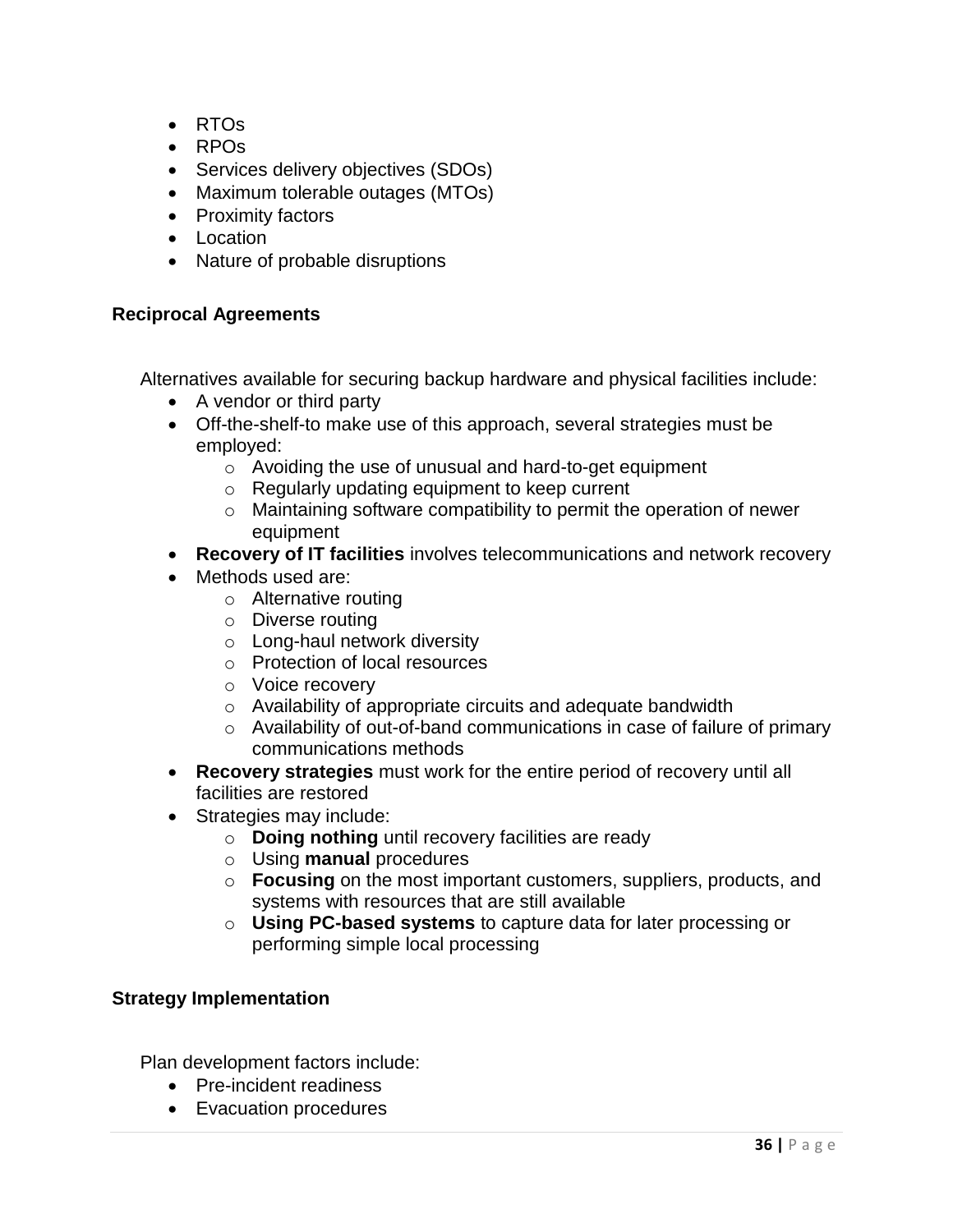- How to declare a disaster
- Identification of the business processes and IT resources that should be recovered
- Identification of the responsibilities in the plan
- Identification of contact information
- The step-by-step explanation of the recovery options
- Identification of the various resources required for recovery and continued operations
- Ensuring that other logistics such as personnel relocation and temporary housing are considered

#### **Integrating Recovery Objectives and Impact Analysis with Incident Response**

#### **Risk**

- Is the combination of the probability of an event and its consequence (ISO/IEC 73)
- A basic understanding of security risk analysis and the effects on organizations of various types of risk are important components of incident management

#### **Risk Tolerance**

- Is the acceptable level if variation that management is willing to allow for any risk as the enterprise pursues its objectives
- Is the same as acceptable risk
- Must be determined by management

The ISM needs to:

- Oversee the development of response and recovery plans to ensure that they are properly designed and implemented
- Ensure resources required to continue the business are identified and recorded
- Identify and validate response and recovery strategies
- Obtain **senior management approval** of strategies
- Oversee the development of comprehensive response and recovery plans
- **Recovery time objective** is defined as the amount of time allowed for recovery of a business function or resource after a disaster occurs.
- Effective incident management includes resolving incidents with the **acceptable interruption window (AIW).**
- A **recovery point objective (RPO)** is a measurement of the point prior to an outage to which data are to be restored.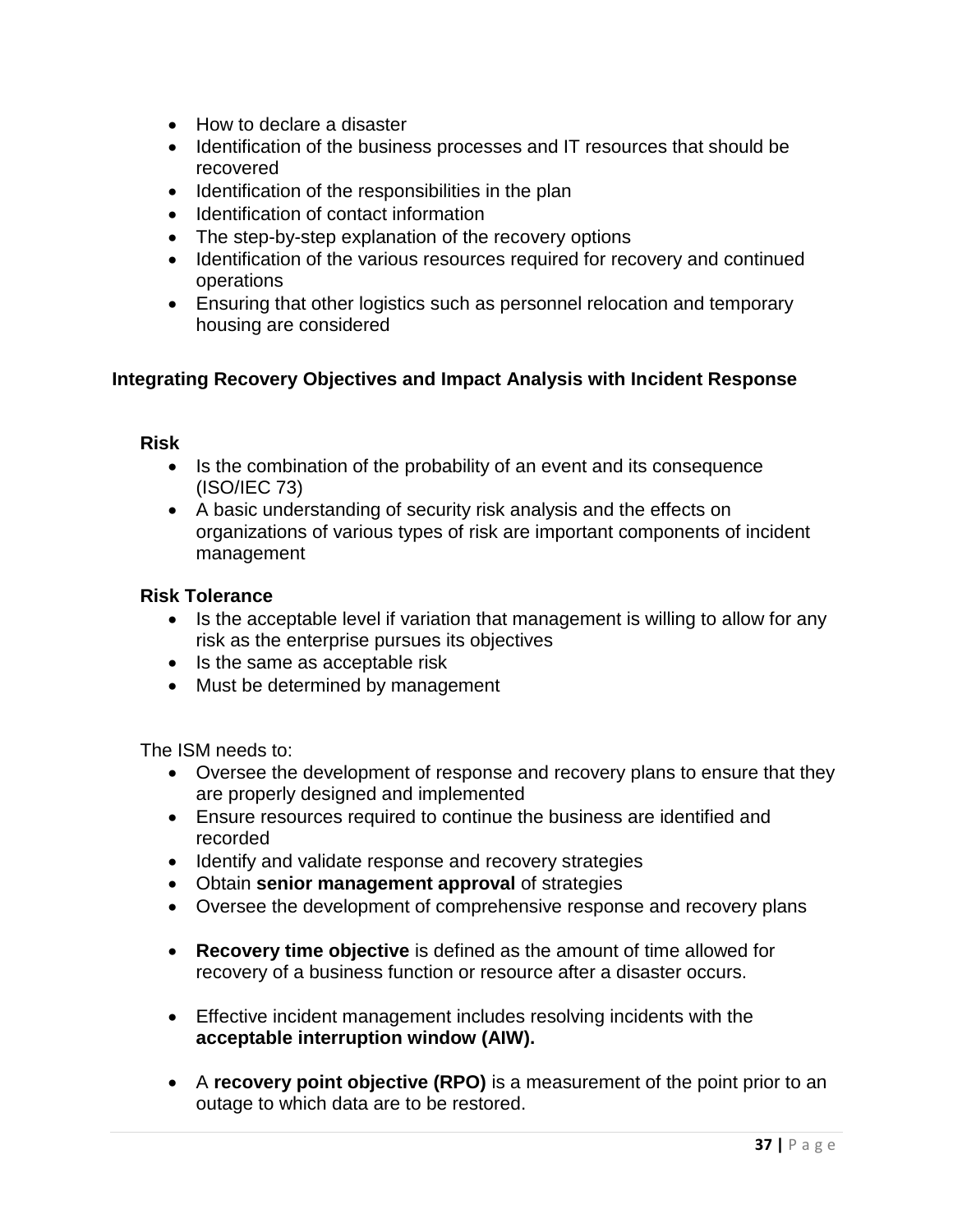#### **Notification Requirements**

Plan should include a **call tree** with prioritized list of contacts:

- Representatives of equipment and software **vendors**
- **Contacts within companies** that have been designated to provide supplies and equipment or services
- **Contacts at recovery facilities**, including hot site representatives or predefined network communications rerouting services
- **Contacts at offsite** media storage facilities and the contacts within the company who are authorized to retrieve media from the offsite facility
- **Insurance** company agents
- Contact information for **regulatory bodies**
- Contacts at **human resources (HR)** and/or contract personnel services
- **Law enforcement** contacts

#### **Methods for Providing Continuity of Network Services**

- Redundancy
- Alternate routing
- Diverse routing
- Long-haul diversity
- Last mile circuit protection
- Voice recovery

#### **High-Availability Considerations**

Plan must also address fault tolerant systems:

- Fail safe servers using clusters or load balancing
- Redundant array of Inexpensive Disks (RAID)

#### **Insurance**

Types of insurance coverage:

- IT equipment and facilities
- Media (software) reconstruction
- Extra expense
- Business interruption
- Valuable papers and record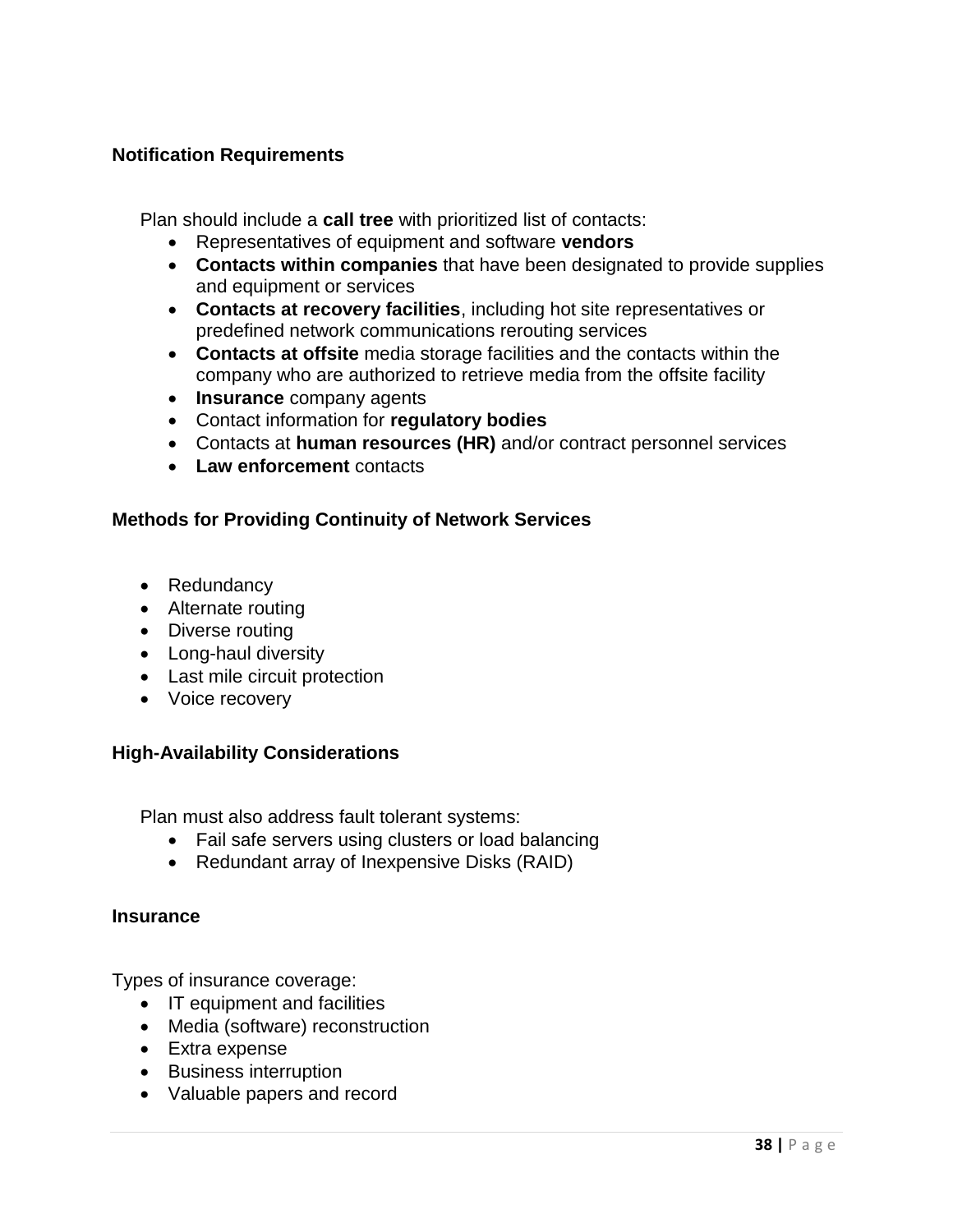- Errors and omissions
- Fidelity coverage
- Media transportation

#### **Periodic Testing of the Response and Recovery Plans**

Testing must include:

- Developing test objectives
- Executing the test
- Evaluating the test
- Developing recommendations to improve the effectiveness of testing processes as well as response and recovery plans
- Implementing a follow-up process to ensure that the recommendations are implemented

#### **Testing for Infrastructure and Critical Business Applications**

After test objectives have been defined, the ISM must:

- Ensure that an independent third-party observer is present to monitor and evaluate the test
- Implement a tracking process to ensure that any recommendations resulting from testing are implemented in a timely fashion
- Know about disaster recovery testing for infrastructure and critical business applications

#### **Types of Tests**

Tests that are progressively more challenging can include:

- **Table-top walk-through** of the plans
- Table-top walk-through with mock disaster scenarios
- **Testing the infrastructure** and communication components of the recovery plan
- Testing the infrastructure and recovery of the critical applications
- Testing the infrastructure, critical applications and involvement of the end users
- **Full restoration and recovery tests** with some personnel unfamiliar with the systems
- **Surprise tests**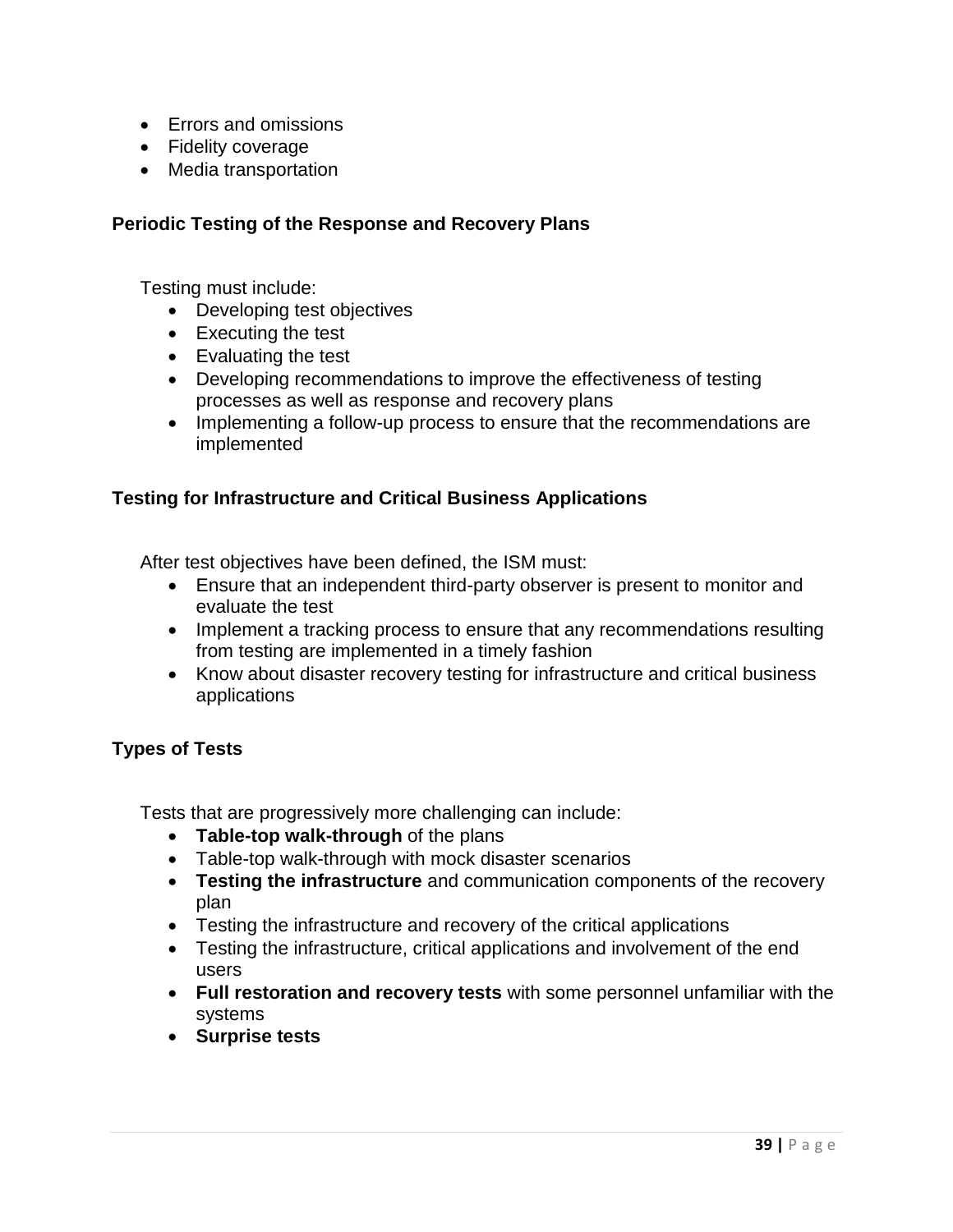#### **Test Results**

The test should strive to, at a minimum, accomplish the following tasks:

- **Verify the completeness** and precision of the response and recovery plan
- **Evaluate the performance** of the personnel involved in the exercise
- **Appraise** the demonstrated level of training and awareness of individuals who are not part of the recovery/response team
- Evaluate the coordination among the team members and external vendors and suppliers
- Measure the ability and capacity of the backup site to perform prescribed processing
- Assess the vital records retrieval capability
- Evaluate the state and quantity of equipment and supplies that have been relocated to the recovery site
- Measure the overall performance of operational and information systems processing activities related to maintaining the business entity

#### **Ensuring Execution as Required**

- A **facilitator-director** is needed to:
	- $\circ$  Direct the tasks within the plans
	- o Oversee plan execution
	- o Liaise with senior management
	- o Make decisions as necessary
- Defining appropriate recovery strategies and alternatives is important in the overall process
- **Imperative plan maintenance** activities include:
	- o Developing a schedule for periodic review and maintenance of the plan, and advising all personnel of their roles and the deadline for receiving revisions and comments
	- $\circ$  Calling for revisions out of schedule when significant changes have occurred
	- $\circ$  Reviewing revisions and comments, and updating the plan within a reasonable period after the review date
	- o Arranging and coordinating scheduled and unscheduled tests of the plan to evaluate its adequacy
	- o Participating in scheduled plan tests, which should be performed at least once each year
	- o Developing a schedule for training personnel in emergency end recovery procedures, as set forth in the plan
	- o Maintaining records of plan maintenance activities-testing, training and reviews